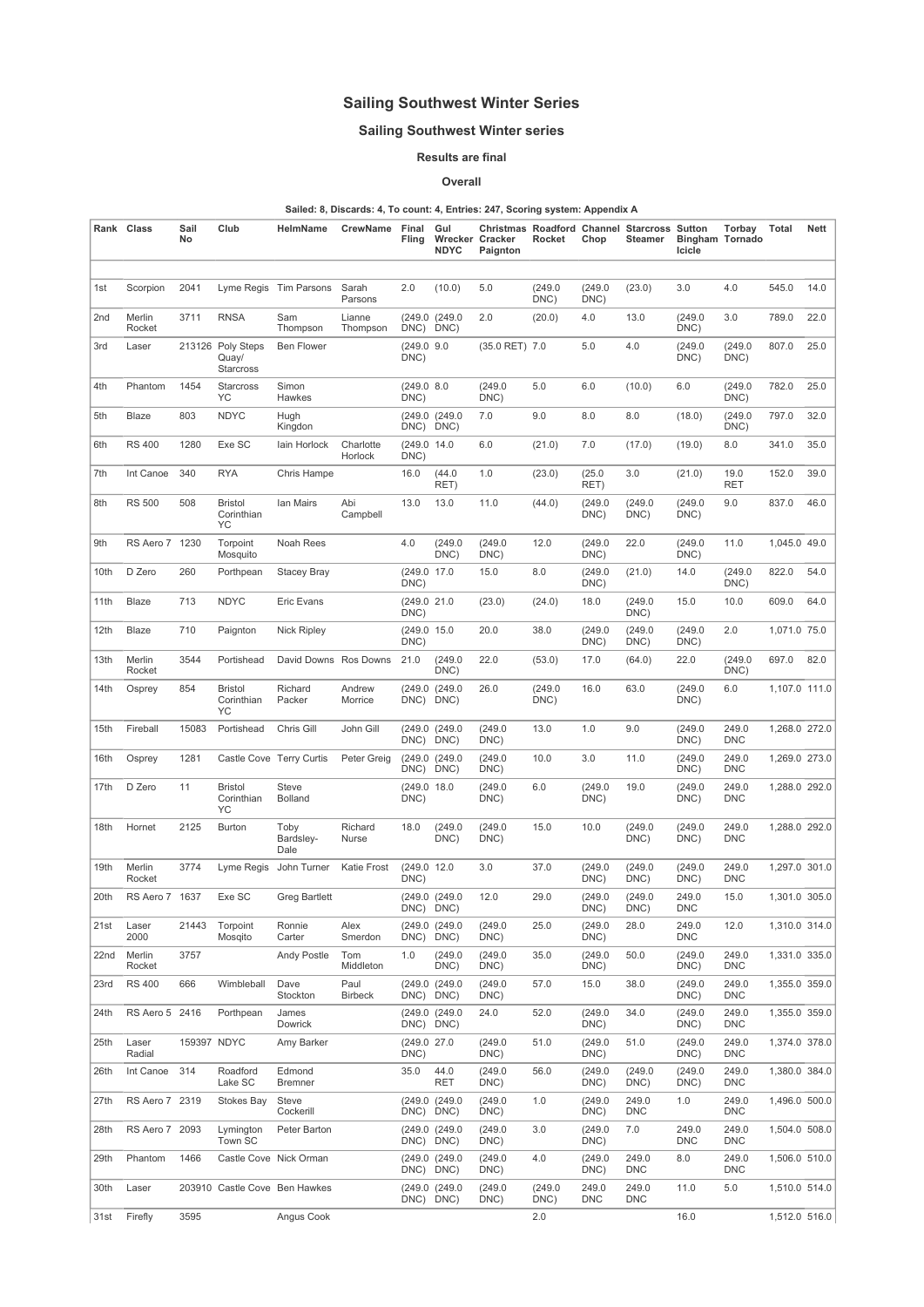|      | Rank Class       | Sail<br>No     | Club                          | HelmName                         | CrewName Final                                        | Fling                      | Gul<br><b>NDYC</b>         | Wrecker Cracker<br>Paignton | Rocket          | Chop                | Christmas Roadford Channel Starcross Sutton<br>Steamer | Icicle              | Torbay<br><b>Bingham Tornado</b> | Total         | <b>Nett</b> |
|------|------------------|----------------|-------------------------------|----------------------------------|-------------------------------------------------------|----------------------------|----------------------------|-----------------------------|-----------------|---------------------|--------------------------------------------------------|---------------------|----------------------------------|---------------|-------------|
|      |                  |                | North<br>Devon YC             |                                  | Ellie Hopper (249.0 (249.0)<br>/ Alfie Cook DNC) DNC) |                            |                            | (249.0)<br>DNC)             |                 | (249.0)<br>DNC)     | 249.0<br><b>DNC</b>                                    |                     | 249.0<br><b>DNC</b>              |               |             |
| 32nd | RS Aero 7 2320   |                | Stokes Bay                    | Sarah<br>Cockerill               |                                                       |                            | (249.0 (249.0<br>DNC) DNC) | (249.0<br>DNC)              | 14.0            | (249.0<br>DNC)      | 249.0<br><b>DNC</b>                                    | 10.0                | 249.0<br><b>DNC</b>              | 1,518.0 522.0 |             |
| 33rd | Moth<br>Foiling  | 5              | Yealm YC                      | Dan Ellis                        |                                                       | 15.0                       | (249.0)<br>DNC)            | (249.0)<br>DNC)             | 11.0            | (249.0<br>DNC)      | (249.0<br>DNC)                                         | 249.0<br><b>DNC</b> | 249.0<br><b>DNC</b>              | 1,520.0 524.0 |             |
| 34th | RS Aero 7 1930   |                | Starcross<br>YC               | Paul Bartlett                    |                                                       |                            | (249.0 (249.0<br>DNC) DNC) | (249.0)<br>DNC)             | 18.0            | (249.0<br>DNC)      | 12.0                                                   | 249.0<br><b>DNC</b> | 249.0<br><b>DNC</b>              | 1.524.0 528.0 |             |
| 35th | Laser            |                | 164660 Starcross<br><b>YC</b> | <b>Steve Bailey</b>              |                                                       |                            | (249.0 (249.0<br>DNC) DNC) | (249.0)<br>DNC)             | (249.0<br>DNC)  | 249.0<br><b>DNC</b> | 24.0                                                   | 7.0                 | 249.0<br><b>DNC</b>              | 1,525.0 529.0 |             |
| 36th | Osprey           | 1175           | Weymouth<br>SC                | Emma<br>Stevenson                | Tim Bowden                                            | (249.0 (249.0<br>DNC) DNC) |                            | (249.0<br>DNC)              | (249.0<br>DNC)  | 11.0                | 26.0                                                   | 249.0<br><b>DNC</b> | 249.0<br><b>DNC</b>              | 1,531.0 535.0 |             |
| 37th | Blaze            | 807            | <b>Burghfield</b>             | Mike Bell                        |                                                       | (249.0 19.0<br>DNC)        |                            | 18.0                        | (249.0)<br>DNC) | (249.0<br>DNC)      | (249.0<br>DNC)                                         | 249.0<br><b>DNC</b> | 249.0<br><b>DNC</b>              | 1,531.0 535.0 |             |
| 38th | RS Vision        | 261            | Roadford<br>Lake SC           | Trevor<br>Griffiths              |                                                       | 19.0                       | (249.0)<br>DNC)            | (249.0<br>DNC)              | (249.0<br>DNC)  | 19.0                | (249.0<br>DNC)                                         | 249.0<br><b>DNC</b> | 249.0<br><b>DNC</b>              | 1,532.0 536.0 |             |
| 39th | <b>RS 400</b>    | 411            | Starcross<br>YC               | Richard Cain Barney              | Dearsly                                               | (249.0 16.0<br>DNC)        |                            | (249.0)<br>DNC)             | 28.0            | (249.0<br>DNC)      | (249.0<br>DNC)                                         | 249.0<br><b>DNC</b> | 249.0<br><b>DNC</b>              | 1,538.0 542.0 |             |
| 40th | Finn             | 666            | Sutton<br>Bingham             | lan Jay                          |                                                       |                            | (249.0 (249.0<br>DNC) DNC) | (249.0)<br>DNC)             | 33.0            | (249.0<br>DNC)      | 249.0<br><b>DNC</b>                                    | 12.0                | 249.0<br><b>DNC</b>              | 1,539.0 543.0 |             |
| 41st | Osprey           | 1357           | Portishead                    | Paul Roberts John Clark          |                                                       |                            | (249.0 (249.0<br>DNC) DNC) | (249.0)<br>DNC)             | 36.0            | 14.0                | (249.0<br>DNC)                                         | 249.0<br><b>DNC</b> | 249.0<br><b>DNC</b>              | 1,544.0 548.0 |             |
| 42nd | Osprey           | 1296           | Mounts Bay Kevin              | Francis                          | Mikey Grieg 29.0                                      |                            | (249.0<br>DNC)             | (249.0)<br>DNC)             | (249.0<br>DNC)  | 25.0<br><b>RET</b>  | (249.0<br>DNC)                                         | 249.0<br><b>DNC</b> | 249.0<br><b>DNC</b>              | 1,548.0 552.0 |             |
| 43rd | D Zero           | 141            | Starcross<br>YC               | David Bartlett                   |                                                       |                            | (249.0 (249.0<br>DNC) DNC) | (249.0)<br>DNC)             | 34.0            | (249.0)<br>DNC)     | 27.0                                                   | 249.0<br><b>DNC</b> | 249.0<br><b>DNC</b>              | 1,555.0 559.0 |             |
| 44th | Blaze            | 797            | Paignton                      | Mike Holmes                      |                                                       |                            | (249.0 (249.0<br>DNC) DNC) | 19.0                        | 43.0            | (249.0<br>DNC)      | (249.0<br>DNC)                                         | 249.0<br><b>DNC</b> | 249.0<br><b>DNC</b>              | 1,556.0 560.0 |             |
| 45th | Fireball         | 14789          | Starcross<br>YC               | Hannah<br>Showell                | Gordon<br>Ginlay                                      | DNC) DNC)                  | (249.0 (249.0              | 17.0                        | (249.0)<br>DNC) | (249.0)<br>DNC)     | 52.0                                                   | 249.0<br><b>DNC</b> | 249.0<br><b>DNC</b>              | 1,563.0 567.0 |             |
| 46th | Blaze            | 828            | <b>NDYC</b>                   | Paul Tatum                       |                                                       | (249.0 44.0<br>DNC) RET    |                            | (249.0)<br>DNC)             | 26.0            | (249.0<br>DNC)      | (249.0)<br>DNC)                                        | 249.0<br><b>DNC</b> | 249.0<br><b>DNC</b>              | 1,564.0 568.0 |             |
| 47th | Osprey           | 1298           | Poole                         | Michael<br>Atkinson              | Richard<br><b>Bowers</b>                              |                            | (249.0 (249.0<br>DNC) DNC) | (249.0)<br>DNC)             | 41.0            | (249.0)<br>DNC)     | 29.0                                                   | 249.0<br><b>DNC</b> | 249.0<br><b>DNC</b>              | 1,564.0 568.0 |             |
| 48th | Scorpion         | 1952           | Yealm YC                      | Elinor Pegg                      | Kim Noakes                                            |                            | (249.0 (249.0<br>DNC) DNC) | (249.0<br>DNC)              | 65.0 RET        | (249.0)<br>DNC)     | 18.0                                                   | 249.0<br><b>DNC</b> | 249.0<br><b>DNC</b>              | 1,577.0 581.0 |             |
| 49th | Supernova 1079   |                | Exe SC                        | <b>Bob Horlock</b>               |                                                       | DNC) DNC)                  | (249.0 (249.0              | (249.0)<br>DNC)             | 30.0            | (249.0)<br>DNC)     | 54.0                                                   | 249.0<br><b>DNC</b> | 249.0<br><b>DNC</b>              | 1,578.0 582.0 |             |
| 50th | RS Aero 7 2270   |                | Littleton                     | Andrew<br>Petter                 |                                                       | DNC) DNC)                  | (249.0 (249.0              | (249.0)<br>DNC)             | 60.0            | (249.0<br>DNC)      | 249.0<br><b>DNC</b>                                    | 25.0                | 249.0<br><b>DNC</b>              | 1,579.0 583.0 |             |
| 51st | Laser<br>Radial  | $\overline{7}$ | <b>NDYC</b>                   | Michael<br>Selter                |                                                       | (249.0 30.0<br>DNC)        |                            | (249.0)<br>DNC)             | 58.0            | (249.0)<br>DNC)     | (249.0)<br>DNC)                                        | 249.0<br><b>DNC</b> | 249.0<br><b>DNC</b>              | 1,582.0 586.0 |             |
| 52nd | Finn             | 603            | Starcross<br>YC               | Grant<br>Simmons                 |                                                       |                            | (249.0 (249.0<br>DNC) DNC) | (249.0)<br>DNC)             | 42.0            | (249.0<br>DNC)      | 47.0                                                   | 249.0<br><b>DNC</b> | 249.0<br><b>DNC</b>              | 1,583.0 587.0 |             |
| 53rd | Merlin<br>Rocket | 3779           | Starcross<br>ΥC               | Dave Lee                         | Amy Giles                                             |                            | (249.0 (249.0<br>DNC) DNC) | 35.0 RET                    | (249.0)<br>DNC) | (249.0)<br>DNC)     | 77.0 RET                                               | 249.0<br><b>DNC</b> | 249.0<br><b>DNC</b>              | 1,606.0 610.0 |             |
| 54th | <b>RS 500</b>    | 518            | Exe SC                        | Mike Way                         | Anne Way                                              |                            | (249.0 (249.0<br>DNC) DNC) | (249.0)<br>DNC)             | 65.0 RET        | (249.0)<br>DNC)     | 77.0 RET                                               | 249.0<br><b>DNC</b> | 249.0<br><b>DNC</b>              | 1,636.0 640.0 |             |
| 54th | <b>RS 400</b>    | 983            | Saltash                       | Peter<br>Middleton               | James<br>Middleton                                    |                            | (249.0 (249.0<br>DNC) DNC) | (249.0)<br>DNC)             | 65.0 RET        | (249.0)<br>DNC)     | 77.0 RET 249.0                                         | <b>DNC</b>          | 249.0<br><b>DNC</b>              | 1,636.0 640.0 |             |
| 56th | Contender 705    |                | Chew<br>Valley SC             | <b>Ed Presley</b>                |                                                       |                            | (249.0 (249.0<br>DNC) DNC) | (249.0)<br>DNC)             | (249.0<br>DNC)  | 249.0<br><b>DNC</b> | 249.0<br><b>DNC</b>                                    | 249.0<br><b>DNC</b> | 1.0                              | 1,744.0 748.0 |             |
| 57th | Merlin<br>Rocket | 3754           | Parkstone<br>YC               | Jon Gorringe Matt Currall        |                                                       |                            | (249.0 (249.0<br>DNC) DNC) | (249.0)<br>DNC)             | (249.0)<br>DNC) | 249.0<br><b>DNC</b> | 1.0                                                    | 249.0<br><b>DNC</b> | 249.0<br><b>DNC</b>              | 1,744.0 748.0 |             |
| 58th | D <sub>18</sub>  | 7942           | <b>NDYC</b>                   | Frazer<br>Manning                | David Grant (249.0 1.0                                | DNC)                       |                            | (249.0)<br>DNC)             | (249.0)<br>DNC) | (249.0<br>DNC)      | 249.0<br><b>DNC</b>                                    | 249.0<br><b>DNC</b> | 249.0<br><b>DNC</b>              | 1,744.0 748.0 |             |
| 59th | RS Aero 5 1312   |                | Sutton<br>Bingham             | <b>Andrew Frost</b>              |                                                       |                            | (249.0 (249.0<br>DNC) DNC) | (249.0)<br>DNC)             | (249.0)<br>DNC) | 249.0<br>DNC        | 249.0<br><b>DNC</b>                                    | 2.0                 | 249.0<br><b>DNC</b>              | 1,745.0 749.0 |             |
| 60th | Merlin<br>Rocket | 3778           |                               | <b>Blithfield SC Chris Gould</b> | Caroline<br>Croft                                     | DNC) DNC)                  | (249.0 (249.0              | (249.0)<br>DNC)             | (249.0<br>DNC)  | 249.0<br><b>DNC</b> | 2.0                                                    | 249.0<br><b>DNC</b> | 249.0<br><b>DNC</b>              | 1,745.0 749.0 |             |
| 61st | Fireball         | 14928          | Portishead                    | Anthony<br>Willcocks             | James<br>Willcocks                                    |                            | (249.0 (249.0<br>DNC) DNC) | (249.0)<br>DNC)             | (249.0)<br>DNC) | 2.0                 | 249.0<br><b>DNC</b>                                    | 249.0<br><b>DNC</b> | 249.0<br><b>DNC</b>              | 1,745.0 749.0 |             |
| 62nd | Sprint 15        | 1972           | <b>NDYC</b>                   | Sam Heaton                       |                                                       | (249.0 2.0<br>DNC)         |                            | (249.0)<br>DNC)             | (249.0<br>DNC)  | (249.0<br>DNC)      | 249.0<br><b>DNC</b>                                    | 249.0<br><b>DNC</b> | 249.0<br><b>DNC</b>              | 1,745.0 749.0 |             |
| 63rd | Sprint 15        | 1545           | <b>NDYC</b>                   | Richard<br>Chidwick              |                                                       | (249.0 3.0)<br>DNC)        |                            | (249.0)<br>DNC)             | (249.0<br>DNC)  | (249.0)<br>DNC)     | 249.0<br><b>DNC</b>                                    | 249.0<br><b>DNC</b> | 249.0<br><b>DNC</b>              | 1,746.0 750.0 |             |
| 64th | RS Aero 7 1142   |                | Plymouth<br>Corinthian        | Rob Beaton                       |                                                       | 3.0                        | (249.0)<br>DNC)            | (249.0)<br>DNC)             | (249.0<br>DNC)  | (249.0<br>DNC)      | 249.0<br><b>DNC</b>                                    | 249.0<br><b>DNC</b> | 249.0<br><b>DNC</b>              | 1,746.0 750.0 |             |
| 65th | OK               | 69             |                               | Castle Cove Terry Curtis         |                                                       |                            | (249.0 (249.0<br>DNC) DNC) | (249.0)<br>DNC)             | (249.0)<br>DNC) | 249.0<br><b>DNC</b> | 249.0<br><b>DNC</b>                                    | 4.0                 | 249.0<br><b>DNC</b>              | 1,747.0 751.0 |             |
| 66th | Laser<br>2000    | 2642           | Paignton                      | Paul Procter                     | Miles<br>Procter                                      |                            | (249.0 (249.0<br>DNC) DNC) | 4.0                         | (249.0)<br>DNC) | (249.0<br>DNC)      | 249.0<br><b>DNC</b>                                    | 249.0<br><b>DNC</b> | 249.0<br><b>DNC</b>              | 1,747.0 751.0 |             |
| 67th | D <sub>18</sub>  | 7442           | <b>NDYC</b>                   | Hector<br><b>Bunclark</b>        | Daniel<br>Craner                                      | (249.0 4.0<br>DNC)         |                            | (249.0)<br>DNC)             | (249.0<br>DNC)  | (249.0)<br>DNC)     | 249.0<br><b>DNC</b>                                    | 249.0<br><b>DNC</b> | 249.0<br><b>DNC</b>              | 1,747.0 751.0 |             |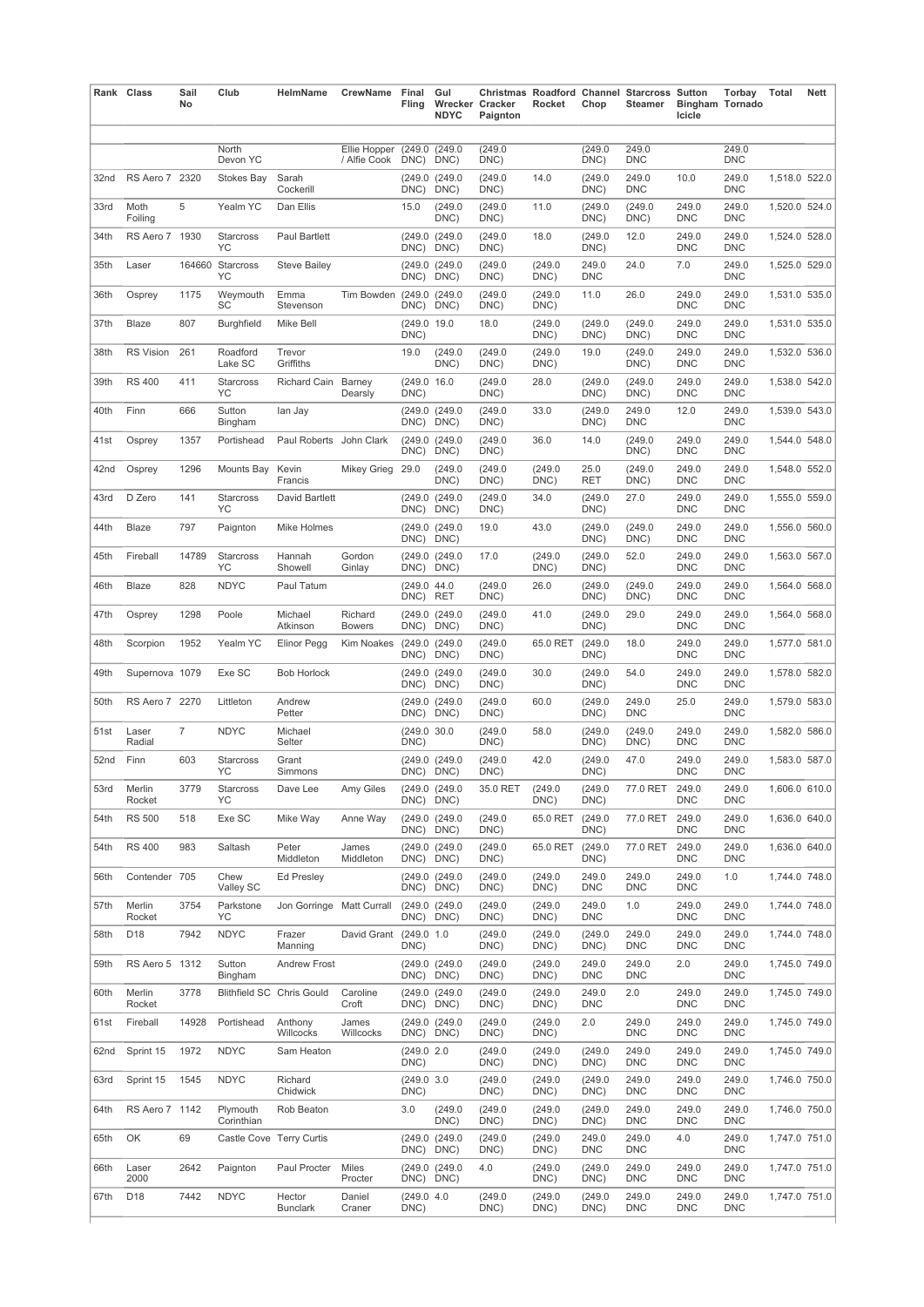|            | Rank Class             | Sail<br>No | Club                     | HelmName                 | CrewName                 | Final<br>Fling      | Gul<br><b>NDYC</b>    | Wrecker Cracker<br>Paignton | Rocket          | Chop                | <b>Christmas Roadford Channel Starcross Sutton</b><br>Steamer | <b>Bingham Tornado</b><br>Icicle | Torbay              | <b>Total</b>  | <b>Nett</b> |
|------------|------------------------|------------|--------------------------|--------------------------|--------------------------|---------------------|-----------------------|-----------------------------|-----------------|---------------------|---------------------------------------------------------------|----------------------------------|---------------------|---------------|-------------|
| 68th       | RS Aero 7              | 1817       | Sutton                   | Chris Jpnes              |                          | (249.0)             | (249.0)               | (249.0)                     | (249.0)         | 249.0               | 249.0                                                         | 5.0                              | 249.0               | 1,748.0 752.0 |             |
| 69th       | <b>RS 200</b>          | 1667       | Bingham<br>Starcross     | Olly Turner              | Sam                      | DNC)                | DNC)<br>(249.0 (249.0 | DNC)<br>(249.0)             | DNC)<br>(249.0  | <b>DNC</b><br>249.0 | <b>DNC</b><br>5.0                                             | 249.0                            | <b>DNC</b><br>249.0 | 1,748.0 752.0 |             |
|            | D <sub>18</sub>        | 7876       | YC                       |                          | Mottershead DNC)         |                     | DNC)                  | DNC)                        | DNC)            | <b>DNC</b>          |                                                               | <b>DNC</b><br>249.0              | <b>DNC</b>          |               |             |
| 70th       |                        |            | <b>NDYC</b>              | Garry<br>Jennings        | Judy<br>Hughes           | (249.0 5.0<br>DNC)  |                       | (249.0<br>DNC)              | (249.0<br>DNC)  | (249.0<br>DNC)      | 249.0<br><b>DNC</b>                                           | <b>DNC</b>                       | 249.0<br><b>DNC</b> | 1,748.0 752.0 |             |
| 71st       | <b>B14</b>             | 724        | <b>RWYC</b>              | Stephen<br>Hollingsworth |                          | 5.0                 | (249.0<br>DNC)        | (249.0)<br>DNC)             | (249.0<br>DNC)  | (249.0)<br>DNC)     | 249.0<br><b>DNC</b>                                           | 249.0<br><b>DNC</b>              | 249.0<br><b>DNC</b> | 1,748.0 752.0 |             |
| 72nd       | <b>B14</b>             | 795        | Whitstable<br>YC         | <b>Mark Barnes</b>       | Charlotte<br>Horlock     | (249.0)<br>DNC)     | (249.0<br>DNC)        | (249.0)<br>DNC)             | (249.0<br>DNC)  | 249.0<br><b>DNC</b> | 6.0                                                           | 249.0<br><b>DNC</b>              | 249.0<br><b>DNC</b> | 1,749.0 753.0 |             |
| 73rd       | D <sub>18</sub>        | 7480       | <b>NDYC</b>              | Tim Cobby                | Emma<br>Cobby            | (249.0)<br>DNC)     | 6.0                   | (249.0)<br>DNC)             | (249.0<br>DNC)  | (249.0)<br>DNC)     | 249.0<br><b>DNC</b>                                           | 249.0<br><b>DNC</b>              | 249.0<br><b>DNC</b> | 1,749.0 753.0 |             |
| 74th       | Scorpion               | 2032       |                          | Steve<br>Mitchell        |                          | 6.0                 | (249.0<br>DNC)        | (249.0)<br>DNC)             | (249.0<br>DNC)  | (249.0)<br>DNC)     | 249.0<br><b>DNC</b>                                           | 249.0<br><b>DNC</b>              | 249.0<br><b>DNC</b> | 1,749.0 753.0 |             |
| 75th       | Finn                   | 681        | <b>RTYC</b>              | <b>Garry Phare</b>       |                          | DNC)                | (249.0 (249.0<br>DNC) | (249.0)<br>DNC)             | (249.0<br>DNC)  | 249.0<br><b>DNC</b> | 249.0<br><b>DNC</b>                                           | 249.0<br><b>DNC</b>              | 7.0                 | 1,750.0 754.0 |             |
| 76th       | Icon                   | 18         | Starcross<br>YC          | Paul Bartlett            | Nicki<br><b>Bartlett</b> | (249.0 7.0<br>DNC)  |                       | (249.0)<br>DNC)             | (249.0<br>DNC)  | (249.0)<br>DNC)     | 249.0<br><b>DNC</b>                                           | 249.0<br><b>DNC</b>              | 249.0<br><b>DNC</b> | 1,750.0 754.0 |             |
| 77th       | Merlin<br>Rocket       | 3650       |                          | Gareth<br>Griffiths      |                          | 7.0                 | (249.0<br>DNC)        | (249.0)<br>DNC)             | (249.0<br>DNC)  | (249.0)<br>DNC)     | 249.0<br><b>DNC</b>                                           | 249.0<br><b>DNC</b>              | 249.0<br><b>DNC</b> | 1,750.0 754.0 |             |
| 78th       | Fireball               | 15045      | Paignton                 | Elaine Slater            | Graham<br>Slater         | (249.0)<br>DNC)     | (249.0<br>DNC)        | 8.0                         | (249.0<br>DNC)  | (249.0)<br>DNC)     | 249.0<br><b>DNC</b>                                           | 249.0<br><b>DNC</b>              | 249.0<br><b>DNC</b> | 1,751.0 755.0 |             |
| 79th       | Osprey                 | 1356       |                          | Simon<br>Hawkes          |                          | 8.0                 | (249.0<br>DNC)        | (249.0)<br>DNC)             | (249.0<br>DNC)  | (249.0)<br>DNC)     | 249.0<br><b>DNC</b>                                           | 249.0<br><b>DNC</b>              | 249.0<br><b>DNC</b> | 1,751.0 755.0 |             |
| 80th       | Phantom                | 1451       | Tenby                    | Jon Nuttall              |                          | (249.0<br>DNC)      | (249.0<br>DNC)        | (249.0)<br>DNC)             | (249.0<br>DNC)  | 249.0<br><b>DNC</b> | 249.0<br><b>DNC</b>                                           | 9.0                              | 249.0<br><b>DNC</b> | 1,752.0 756.0 |             |
| 81st       | RS Aero 7 1598         |            | Thornbury                | John Harvey              |                          | (249.0<br>DNC)      | (249.0<br>DNC)        | (249.0)<br>DNC)             | (249.0)<br>DNC) | 9.0                 | 249.0<br><b>DNC</b>                                           | 249.0<br><b>DNC</b>              | 249.0<br><b>DNC</b> | 1,752.0 756.0 |             |
| 82nd       | Blaze                  | 789        | Paignton                 | John<br>Worthingtom      |                          | (249.0)<br>DNC)     | (249.0<br>DNC)        | 9.0                         | (249.0<br>DNC)  | (249.0)<br>DNC)     | 249.0<br><b>DNC</b>                                           | 249.0<br><b>DNC</b>              | 249.0<br><b>DNC</b> | 1,752.0 756.0 |             |
| 83rd       | <b>RS 400</b>          | 445        |                          | David<br>Barden          | Adam<br>Littlejohn       | 9.0                 | (249.0<br>DNC)        | (249.0)<br>DNC)             | (249.0<br>DNC)  | (249.0)<br>DNC)     | 249.0<br><b>DNC</b>                                           | 249.0<br><b>DNC</b>              | 249.0<br><b>DNC</b> | 1,752.0 756.0 |             |
| 84th       | Laser<br>2000          | 21216      | Paignton                 | Tony Procter Rebecca     | Procter                  | (249.0)<br>DNC)     | (249.0<br>DNC)        | 10.0                        | (249.0)<br>DNC) | (249.0<br>DNC)      | 249.0<br><b>DNC</b>                                           | 249.0<br><b>DNC</b>              | 249.0<br><b>DNC</b> | 1,753.0 757.0 |             |
| 85th       | Musto<br><b>Skiff</b>  | 186        |                          | Andrew<br>Stickland      |                          | 10.0                | (249.0<br>DNC)        | (249.0)<br>DNC)             | (249.0<br>DNC)  | (249.0)<br>DNC)     | 249.0<br><b>DNC</b>                                           | 249.0<br><b>DNC</b>              | 249.0<br><b>DNC</b> | 1,753.0 757.0 |             |
| 86th       | Sprint 15              | 1849       | <b>NDYC</b>              | Liam<br><b>Bunclark</b>  |                          | (249.0 11.0<br>DNC) |                       | (249.0)<br>DNC)             | (249.0<br>DNC)  | (249.0<br>DNC)      | 249.0<br><b>DNC</b>                                           | 249.0<br><b>DNC</b>              | 249.0<br><b>DNC</b> | 1,754.0 758.0 |             |
| 87th       | <b>Buzz</b>            | 966        |                          | <b>Julian Miles</b>      |                          | 11.0                | (249.0<br>DNC)        | (249.0<br>DNC)              | (249.0<br>DNC)  | (249.0)<br>DNC)     | 249.0<br><b>DNC</b>                                           | 249.0<br><b>DNC</b>              | 249.0<br><b>DNC</b> | 1,754.0 758.0 |             |
| 88th       | <b>RS 400</b>          | 1356       | Llandegfedd<br>and BCYC  | Peter<br>Vincent         | Pete<br>Cruickshank DNC) | (249.0)             | (249.0<br>DNC)        | (249.0)<br>DNC)             | (249.0<br>DNC)  | 12.0                | 249.0<br><b>DNC</b>                                           | 249.0<br><b>DNC</b>              | 249.0<br><b>DNC</b> | 1,755.0 759.0 |             |
| 89th       | Musto<br><b>Skiff</b>  | 396        |                          | <b>Stuart Harris</b>     |                          | 12.0                | (249.0<br>DNC)        | (249.0)<br>DNC)             | (249.0<br>DNC)  | (249.0)<br>DNC)     | 249.0<br><b>DNC</b>                                           | 249.0<br><b>DNC</b>              | 249.0<br><b>DNC</b> | 1,755.0 759.0 |             |
| 90th       | <b>RS 200</b>          | 1445       | Chew<br>Valley           | Pete Vincent Bubbles     | Pound                    | DNC) DNC)           | (249.0 (249.0         | (249.0<br>DNC)              | (249.0<br>DNC)  | 249.0<br><b>DNC</b> | 249.0<br><b>DNC</b>                                           | 249.0<br><b>DNC</b>              | 13.0                | 1,756.0 760.0 |             |
| 91st       | Solo                   | 4901       | Sutton<br>Bingham        | <b>Richard Frost</b>     |                          | DNC) DNC)           | (249.0 (249.0         | (249.0<br>DNC)              | (249.0<br>DNC)  | 249.0<br><b>DNC</b> | 249.0<br><b>DNC</b>                                           | 13.0                             | 249.0<br><b>DNC</b> | 1,756.0 760.0 |             |
| 92nd       | Blaze Fire 763         |            | <b>Burghfield</b>        | Peter<br>McFarlane       |                          | DNC) DNC)           | (249.0 (249.0         | (249.0)<br>DNC)             | (249.0)<br>DNC) | 13.0                | 249.0<br><b>DNC</b>                                           | 249.0<br><b>DNC</b>              | 249.0<br><b>DNC</b> | 1,756.0 760.0 |             |
| 93rd       | Blaze                  | 831        | Exe SC                   | Rob Jones                |                          | DNC) DNC)           | (249.0 (249.0         | 13.0                        | (249.0<br>DNC)  | (249.0)<br>DNC)     | 249.0<br><b>DNC</b>                                           | 249.0<br><b>DNC</b>              | 249.0<br><b>DNC</b> | 1,756.0 760.0 |             |
| 94th       | <b>RS 200</b>          | 805        | <b>RTYC</b>              | Andy Brierley Larissa    | Connabeer                | DNC) DNC)           | (249.0 (249.0         | (249.0)<br>DNC)             | (249.0)<br>DNC) | 249.0<br><b>DNC</b> | 249.0<br><b>DNC</b>                                           | 249.0<br><b>DNC</b>              | 14.0                | 1,757.0 761.0 |             |
| 95th       | <b>RS 400</b>          | 944        | Starcross<br>YC          | Alex Knight              | Nick Orman               | DNC)                | (249.0 (249.0<br>DNC) | (249.0)<br>DNC)             | (249.0)<br>DNC) | 249.0<br><b>DNC</b> | 14.0                                                          | 249.0<br><b>DNC</b>              | 249.0<br>DNC        | 1,757.0 761.0 |             |
| 96th       | Merlin<br>Rocket       | 3616       | Starcross<br>YC          | Alistair Glen            | Moira Glen               | DNC)                | (249.0 (249.0<br>DNC) | 14.0                        | (249.0<br>DNC)  | (249.0)<br>DNC)     | 249.0<br><b>DNC</b>                                           | 249.0<br><b>DNC</b>              | 249.0<br><b>DNC</b> | 1,757.0 761.0 |             |
| 97th       | Int Canoe              | 338        |                          |                          |                          | 14.0                | (249.0<br>DNC)        | (249.0)<br>DNC)             | (249.0)<br>DNC) | (249.0)<br>DNC)     | 249.0<br><b>DNC</b>                                           | 249.0<br><b>DNC</b>              | 249.0<br><b>DNC</b> | 1,757.0 761.0 |             |
| 98th       | Merlin<br>Rocket       | 3787       | Midland SC Chris Martin  |                          | Jamie<br>Mason           | DNC) DNC)           | (249.0 (249.0         | (249.0)<br>DNC)             | (249.0)<br>DNC) | 249.0<br><b>DNC</b> | 15.0                                                          | 249.0<br><b>DNC</b>              | 249.0<br><b>DNC</b> | 1,758.0 762.0 |             |
| 99th       | Tasar                  | 104        | Royal<br>Lymington<br>YC | Tim Knight               | Pete Bell                | DNC) DNC)           | (249.0 (249.0         | (249.0)<br>DNC)             | (249.0)<br>DNC) | 249.0<br><b>DNC</b> | 16.0                                                          | 249.0<br><b>DNC</b>              | 249.0<br><b>DNC</b> | 1,759.0 763.0 |             |
| 100th Solo |                        | 4951       | Penzance                 | Jeremy<br>Williams       |                          | DNC) DNC)           | (249.0 (249.0         | (249.0)<br>DNC)             | 16.0            | (249.0)<br>DNC)     | 249.0<br><b>DNC</b>                                           | 249.0<br><b>DNC</b>              | 249.0<br><b>DNC</b> | 1,759.0 763.0 |             |
|            | 101st Merlin<br>Rocket | 3782       |                          | Dominic<br>Bowns         | <b>Frazer Eale</b>       | DNC) DNC)           | (249.0 (249.0         | 16.0                        | (249.0)<br>DNC) | (249.0)<br>DNC)     | 249.0<br><b>DNC</b>                                           | 249.0<br><b>DNC</b>              | 249.0<br><b>DNC</b> | 1,759.0 763.0 |             |
|            | 102nd Phantom          | 1419       | Wimbleball               | Paul Birbeck             |                          | DNC) DNC)           | (249.0 (249.0         | (249.0)<br>DNC)             | (249.0)<br>DNC) | 249.0<br>DNC        | 249.0<br><b>DNC</b>                                           | 17.0                             | 249.0<br>DNC        | 1,760.0 764.0 |             |
|            | 103rd Laser<br>2000    | 22511      | Looe                     | Darren<br>Roach          |                          | DNC)                | (249.0 (249.0<br>DNC) | (249.0)<br>DNC)             | 17.0            | (249.0)<br>DNC)     | 249.0<br><b>DNC</b>                                           | 249.0<br><b>DNC</b>              | 249.0<br><b>DNC</b> | 1,760.0 764.0 |             |
| 104th      |                        | 4539       |                          | Peter Scott              |                          | 17.0                |                       |                             |                 |                     |                                                               |                                  |                     | 1,760.0 764.0 |             |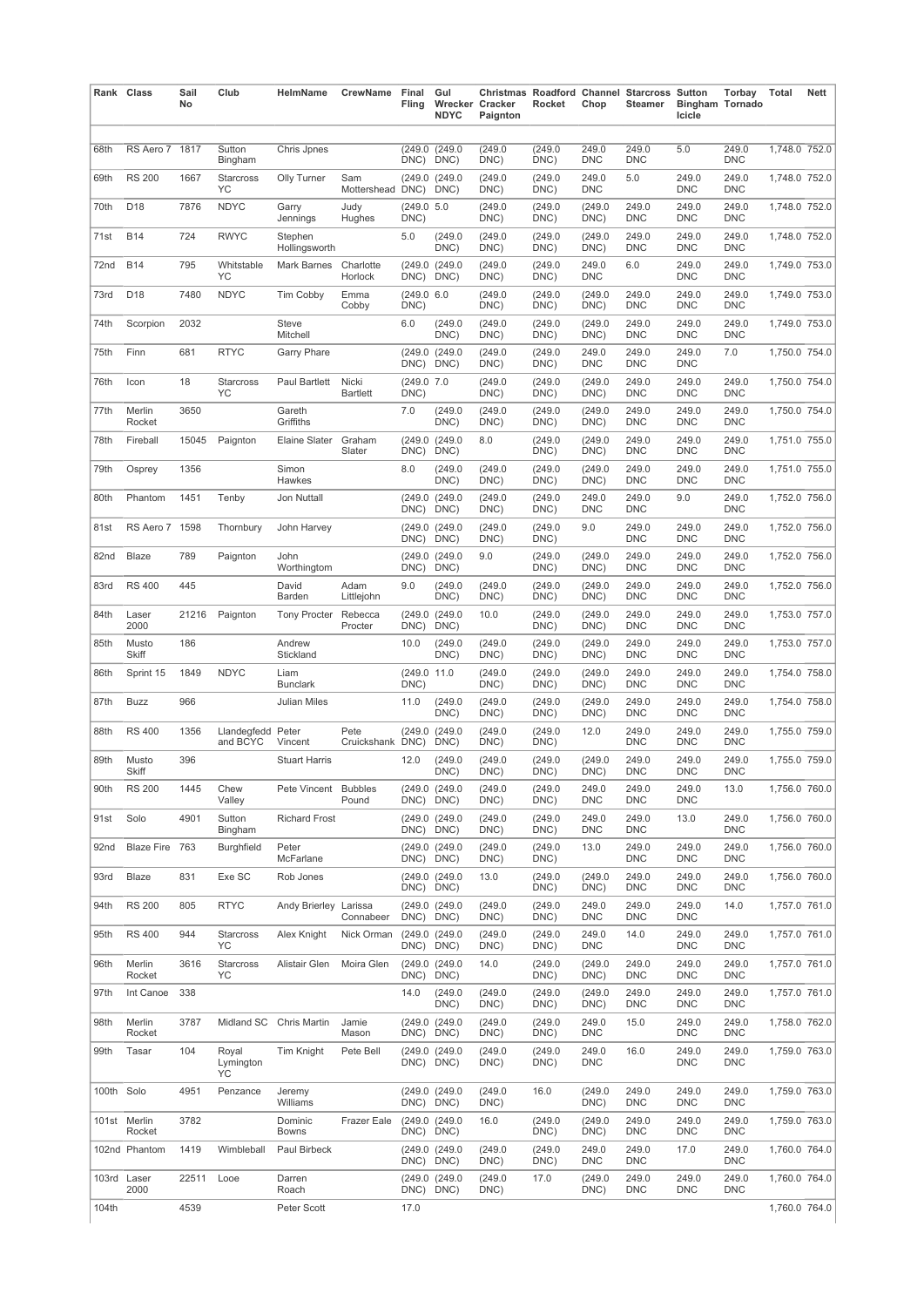|            | Rank Class            | Sail<br>No    | Club                   | HelmName                           | CrewName           | Final<br>Fling      | Gul<br><b>NDYC</b>    | Wrecker Cracker<br>Paignton | Rocket          | Chop                | <b>Christmas Roadford Channel Starcross Sutton</b><br>Steamer | <b>Bingham Tornado</b><br>Icicle | Torbay              | Total         | <b>Nett</b> |
|------------|-----------------------|---------------|------------------------|------------------------------------|--------------------|---------------------|-----------------------|-----------------------------|-----------------|---------------------|---------------------------------------------------------------|----------------------------------|---------------------|---------------|-------------|
|            | Laser                 |               |                        |                                    |                    |                     | (249.0)               | (249.0)                     | (249.0)         | (249.0              | 249.0                                                         | 249.0                            | 249.0               |               |             |
|            | 4000                  |               |                        |                                    |                    |                     | DNC)                  | DNC)                        | DNC)            | DNC)                | <b>DNC</b>                                                    | <b>DNC</b>                       | <b>DNC</b>          |               |             |
| 105th      | Europe                | 488           | Paignton               | James Ripley                       |                    | (249.0<br>DNC)      | (249.0<br>DNC)        | (249.0)<br>DNC)             | (249.0<br>DNC)  | 249.0<br><b>DNC</b> | 249.0<br><b>DNC</b>                                           | 249.0<br><b>DNC</b>              | 19.0<br>RET         | 1,762.0 766.0 |             |
| 105th      | RS Aero 7 1921        |               | <b>RTYC</b>            | Charles<br>Clapham                 |                    | (249.0<br>DNC)      | (249.0<br>DNC)        | (249.0<br>DNC)              | (249.0<br>DNC)  | 249.0<br><b>DNC</b> | 249.0<br><b>DNC</b>                                           | 249.0<br><b>DNC</b>              | 19.0<br>RET         | 1,762.0 766.0 |             |
|            | 107th Laser           | 193680 United | Hospital               | Peter Scott                        |                    | (249.0<br>DNC)      | (249.0<br>DNC)        | (249.0)<br>DNC)             | 19.0            | (249.0)<br>DNC)     | 249.0<br><b>DNC</b>                                           | 249.0<br><b>DNC</b>              | 249.0<br><b>DNC</b> | 1,762.0 766.0 |             |
| 108th      | Laser<br>Radial       | 136020 Sutton | Bingham                | Kelsey<br>Green                    |                    | (249.0<br>DNC)      | (249.0<br>DNC)        | (249.0)<br>DNC)             | (249.0)<br>DNC) | 249.0<br><b>DNC</b> | 249.0<br><b>DNC</b>                                           | 20.0                             | 249.0<br><b>DNC</b> | 1,763.0 767.0 |             |
| 109th      | RS Aero 9 1298        |               | Starcross<br>ΥC        | Richard<br>Watsham                 |                    | DNC)                | (249.0 (249.0<br>DNC) | (249.0)<br>DNC)             | (249.0<br>DNC)  | 249.0<br><b>DNC</b> | 20.0                                                          | 249.0<br><b>DNC</b>              | 249.0<br><b>DNC</b> | 1,763.0 767.0 |             |
| 110th      | Sprint 15             | 525           | <b>NDYC</b>            | Alex<br>Raymont                    |                    | (249.0 20.0<br>DNC) |                       | (249.0)<br>DNC)             | (249.0<br>DNC)  | (249.0)<br>DNC)     | 249.0<br><b>DNC</b>                                           | 249.0<br><b>DNC</b>              | 249.0<br><b>DNC</b> | 1,763.0 767.0 |             |
| 111th Buzz |                       | 860           |                        | <b>Walter Douie</b>                |                    | 20.0                | (249.0<br>DNC)        | (249.0)<br>DNC)             | (249.0<br>DNC)  | (249.0)<br>DNC)     | 249.0<br><b>DNC</b>                                           | 249.0<br><b>DNC</b>              | 249.0<br><b>DNC</b> | 1,763.0 767.0 |             |
| 112th      | Blaze                 | 570           | Paignton               | Alan Goule                         |                    | (249.0)<br>DNC)     | (249.0<br>DNC)        | 21.0                        | (249.0)<br>DNC) | (249.0)<br>DNC)     | 249.0<br><b>DNC</b>                                           | 249.0<br><b>DNC</b>              | 249.0<br><b>DNC</b> | 1,764.0 768.0 |             |
|            | 113th Laser           |               | 213126 Starcross<br>YC | Chris<br>Tilbrook                  |                    | (249.0<br>DNC)      | (249.0<br>DNC)        | (249.0)<br>DNC)             | 22.0            | (249.0)<br>DNC)     | 249.0<br><b>DNC</b>                                           | 249.0<br><b>DNC</b>              | 249.0<br>DNC        | 1,765.0 769.0 |             |
|            | 114th Blaze           | 828           | <b>NDYC</b>            | Jon<br>Ironmonger                  |                    | (249.0 22.0<br>DNC) |                       | (249.0<br>DNC)              | (249.0<br>DNC)  | (249.0)<br>DNC)     | 249.0<br><b>DNC</b>                                           | 249.0<br><b>DNC</b>              | 249.0<br><b>DNC</b> | 1,765.0 769.0 |             |
|            | 115th Laser           | 166770        |                        | Joe Spencer                        |                    | 22.0                | (249.0<br>DNC)        | (249.0)<br>DNC)             | (249.0<br>DNC)  | (249.0)<br>DNC)     | 249.0<br><b>DNC</b>                                           | 249.0<br><b>DNC</b>              | 249.0<br><b>DNC</b> | 1,765.0 769.0 |             |
| 116th      | Scorpion              | 2015          | Sutton<br>Bingham      | Jo Mahy                            | <b>Emily Green</b> | (249.0)<br>DNC)     | (249.0<br>DNC)        | (249.0)<br>DNC)             | (249.0<br>DNC)  | 249.0<br><b>DNC</b> | 249.0<br><b>DNC</b>                                           | 23.0                             | 249.0<br><b>DNC</b> | 1,766.0 770.0 |             |
| 117th      | RS Aero 7 2104        |               | Roadford<br>Lake SC    | Richard<br>Willows                 |                    | (249.0 23.0<br>DNC) |                       | (249.0)<br>DNC)             | (249.0)<br>DNC) | (249.0)<br>DNC)     | 249.0<br><b>DNC</b>                                           | 249.0<br><b>DNC</b>              | 249.0<br>DNC        | 1,766.0 770.0 |             |
| 118th      | <b>RS 600</b>         | 657           |                        | Joesph<br>Wellerd                  |                    | 23.0                | (249.0<br>DNC)        | (249.0)<br>DNC)             | (249.0<br>DNC)  | (249.0)<br>DNC)     | 249.0<br><b>DNC</b>                                           | 249.0<br><b>DNC</b>              | 249.0<br><b>DNC</b> | 1,766.0 770.0 |             |
| 119th      | KESTREL 1594          |               | Sutton<br>Bingham      | Mike Burke                         | Roger<br>Davies    | DNC)                | (249.0 (249.0<br>DNC) | (249.0)<br>DNC)             | (249.0<br>DNC)  | 249.0<br><b>DNC</b> | 249.0<br><b>DNC</b>                                           | 24.0                             | 249.0<br><b>DNC</b> | 1,767.0 771.0 |             |
|            | 120th Laser<br>Radial | WA2           | <b>NDYC</b>            | Dan Barker                         |                    | (249.0 24.0<br>DNC) |                       | (249.0)<br>DNC)             | (249.0)<br>DNC) | (249.0<br>DNC)      | 249.0<br><b>DNC</b>                                           | 249.0<br><b>DNC</b>              | 249.0<br><b>DNC</b> | 1,767.0 771.0 |             |
|            | 121st RS 200          | 849           |                        | Izzy Cramp                         |                    | 24.0                | (249.0<br>DNC)        | (249.0)<br>DNC)             | (249.0<br>DNC)  | (249.0)<br>DNC)     | 249.0<br><b>DNC</b>                                           | 249.0<br><b>DNC</b>              | 249.0<br>DNC        | 1,767.0 771.0 |             |
|            | 122nd Laser           |               | 203299 Starcross<br>YC | Dan Newell                         |                    | DNC)                | (249.0 (249.0<br>DNC) | (249.0)<br>DNC)             | (249.0<br>DNC)  | 249.0<br><b>DNC</b> | 25.0                                                          | 249.0<br><b>DNC</b>              | 249.0<br><b>DNC</b> | 1,768.0 772.0 |             |
|            | 123rd TOPPER<br>4.2   | 44142         | Portishead             | Dreu<br>Thownsend                  |                    | (249.0)<br>DNC)     | (249.0<br>DNC)        | (249.0)<br>DNC)             | (249.0<br>DNC)  | 25.0<br>RET         | 249.0<br><b>DNC</b>                                           | 249.0<br><b>DNC</b>              | 249.0<br><b>DNC</b> | 1,768.0 772.0 |             |
| 123rd      | <b>TOPPER</b><br>4.2  | 320           | South<br>Cerney SC     | Florence<br>Hawker                 |                    | (249.0<br>DNC)      | (249.0<br>DNC)        | (249.0)<br>DNC)             | (249.0<br>DNC)  | 25.0<br>RET         | 249.0<br><b>DNC</b>                                           | 249.0<br><b>DNC</b>              | 249.0<br><b>DNC</b> | 1,768.0 772.0 |             |
| 123rd      | Contender 667         |               | Portishead             | <b>Steve</b><br>Pascoe             |                    | DNC) DNC)           | (249.0 (249.0         | (249.0)<br>DNC)             | (249.0)<br>DNC) | 25.0<br>RET         | 249.0<br><b>DNC</b>                                           | 249.0<br><b>DNC</b>              | 249.0<br><b>DNC</b> | 1,768.0 772.0 |             |
|            | 126th Supernova 472   |               | Paignton               | Arthur<br>Phillips                 |                    | DNC) DNC)           | (249.0 (249.0         | 25.0                        | (249.0<br>DNC)  | (249.0<br>DNC)      | 249.0<br><b>DNC</b>                                           | 249.0<br><b>DNC</b>              | 249.0<br><b>DNC</b> | 1,768.0 772.0 |             |
|            | 127th Laser<br>Radial | 151242 NDYC   |                        | Tom Lewis                          |                    | (249.0 25.0<br>DNC) |                       | (249.0)<br>DNC)             | (249.0<br>DNC)  | (249.0)<br>DNC)     | 249.0<br><b>DNC</b>                                           | 249.0<br><b>DNC</b>              | 249.0<br><b>DNC</b> | 1,768.0 772.0 |             |
|            | 128th Fireball        | 14336         |                        | Adrian<br>Bennett                  |                    | 25.0                | (249.0<br>DNC)        | (249.0<br>DNC)              | (249.0<br>DNC)  | (249.0)<br>DNC)     | 249.0<br><b>DNC</b>                                           | 249.0<br><b>DNC</b>              | 249.0<br><b>DNC</b> | 1,768.0 772.0 |             |
|            | 129th Sprint 15       | 1424          | <b>NDYC</b>            | Ken Heason                         |                    | (249.0 26.0<br>DNC) |                       | (249.0)<br>DNC)             | (249.0)<br>DNC) | (249.0)<br>DNC)     | 249.0<br><b>DNC</b>                                           | 249.0<br><b>DNC</b>              | 249.0<br><b>DNC</b> | 1,769.0 773.0 |             |
|            | 130th Laser<br>Radial | 16            |                        | Mia<br>Flanaghan                   |                    | 26.0                | (249.0<br>DNC)        | (249.0)<br>DNC)             | (249.0)<br>DNC) | (249.0)<br>DNC)     | 249.0<br><b>DNC</b>                                           | 249.0<br><b>DNC</b>              | 249.0<br><b>DNC</b> | 1,769.0 773.0 |             |
|            | 131st Taser           | 2805          | Porthpean              | Lionel Rigby                       |                    | DNC)                | (249.0 (249.0<br>DNC) | (249.0)<br>DNC)             | 27.0            | (249.0)<br>DNC)     | 249.0<br><b>DNC</b>                                           | 249.0<br><b>DNC</b>              | 249.0<br>DNC        | 1,770.0 774.0 |             |
|            | 132nd Laser<br>Radial |               | 206288 Brixham         | Connor<br>Myers                    |                    | DNC)                | (249.0 (249.0<br>DNC) | 27.0                        | (249.0)<br>DNC) | (249.0)<br>DNC)     | 249.0<br><b>DNC</b>                                           | 249.0<br><b>DNC</b>              | 249.0<br>DNC        | 1,770.0 774.0 |             |
|            | 133rd Laser<br>3000   | 3609          |                        | Joshua<br>Kendall-<br>Dunn         |                    | 27.0                | (249.0<br>DNC)        | (249.0)<br>DNC)             | (249.0)<br>DNC) | (249.0)<br>DNC)     | 249.0<br><b>DNC</b>                                           | 249.0<br><b>DNC</b>              | 249.0<br><b>DNC</b> | 1,770.0 774.0 |             |
|            | 134th Topper          | 46070         | Paignton               | Oliver Wilcox                      |                    | DNC) DNC)           | (249.0 (249.0         | 28.0                        | (249.0<br>DNC)  | (249.0)<br>DNC)     | 249.0<br><b>DNC</b>                                           | 249.0<br><b>DNC</b>              | 249.0<br><b>DNC</b> | 1,771.0 775.0 |             |
|            | 135th RS Feva<br>XL   | 6544          | <b>NDYC</b>            | Anthony<br>Gray                    | J Gray             | (249.0 28.0<br>DNC) |                       | (249.0<br>DNC)              | (249.0<br>DNC)  | (249.0)<br>DNC)     | 249.0<br><b>DNC</b>                                           | 249.0<br><b>DNC</b>              | 249.0<br><b>DNC</b> | 1,771.0 775.0 |             |
| 136th 29er |                       | 12            |                        | Alexander<br>Ratsy                 |                    | 28.0                | (249.0<br>DNC)        | (249.0)<br>DNC)             | (249.0)<br>DNC) | (249.0)<br>DNC)     | 249.0<br><b>DNC</b>                                           | 249.0<br><b>DNC</b>              | 249.0<br>DNC        | 1,771.0 775.0 |             |
|            | 137th Topper          | 288           | Paignton               | <b>Emily Procter</b>               |                    | DNC) DNC)           | (249.0 (249.0         | 29.0                        | (249.0<br>DNC)  | (249.0)<br>DNC)     | 249.0<br><b>DNC</b>                                           | 249.0<br><b>DNC</b>              | 249.0<br><b>DNC</b> | 1,772.0 776.0 |             |
|            | 138th Scorpion        | 1886          | <b>NDYC</b>            | Peter Smith                        | Howard<br>Stone    | (249.0 29.0<br>DNC) |                       | (249.0)<br>DNC)             | (249.0)<br>DNC) | (249.0)<br>DNC)     | 249.0<br><b>DNC</b>                                           | 249.0<br><b>DNC</b>              | 249.0<br>DNC        | 1,772.0 776.0 |             |
|            | 139th RS 400          | 1123          |                        | Lyme Regis Dave Stubbs Paul Aitken |                    | DNC) DNC)           | (249.0 (249.0         | (249.0)<br>DNC)             | (249.0)<br>DNC) | 249.0<br><b>DNC</b> | 30.0                                                          | 249.0<br><b>DNC</b>              | 249.0<br><b>DNC</b> | 1,773.0 777.0 |             |
|            | 140th Topper          | 656           | Paignton               |                                    |                    |                     |                       | 30.0                        |                 |                     |                                                               |                                  |                     | 1,773.0 777.0 |             |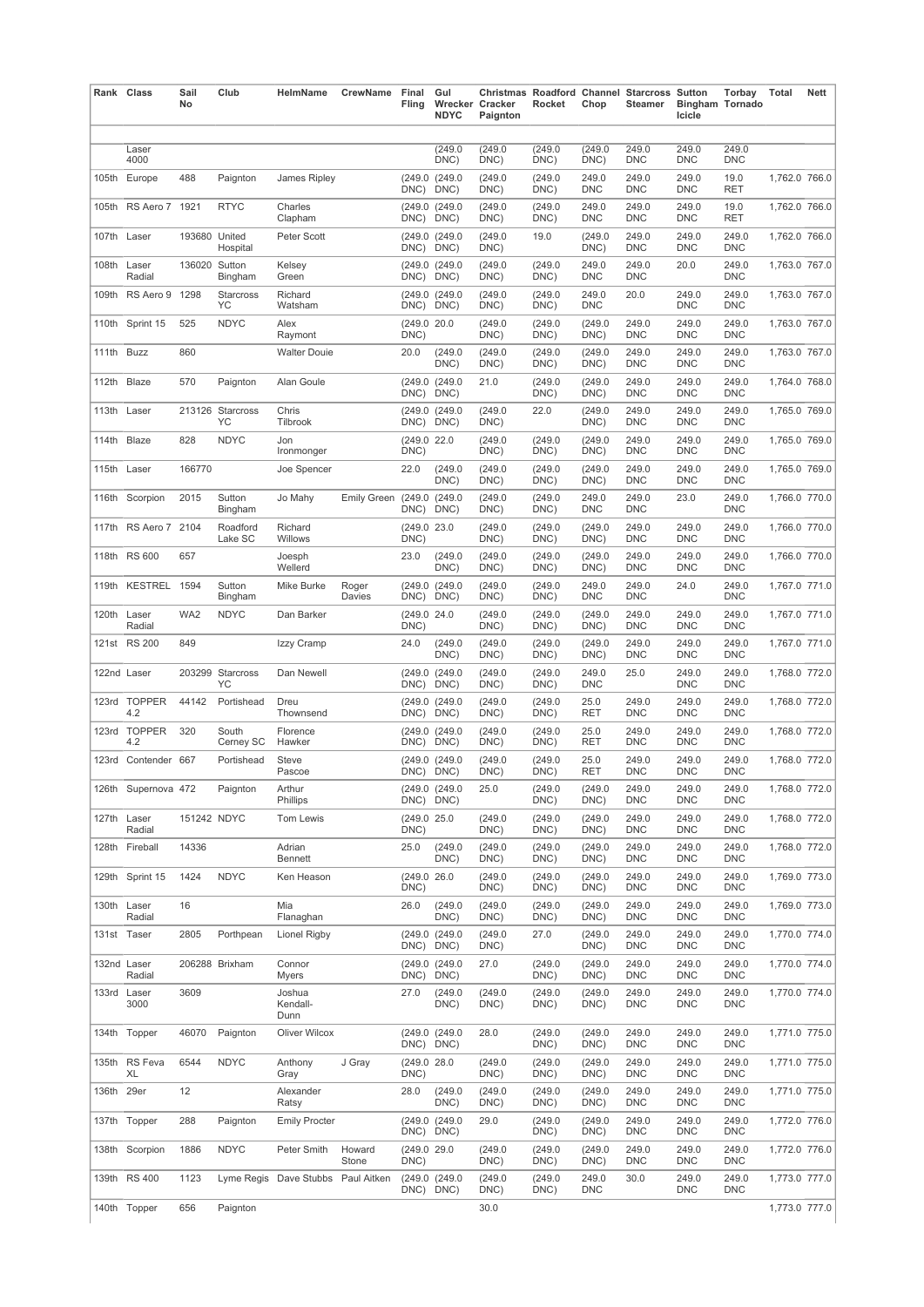|            | Rank Class               | Sail<br>No | Club                       | HelmName                               | CrewName                   | Final<br>Fling        | Gul<br><b>NDYC</b>            | Wrecker Cracker<br>Paignton | Rocket                 | Chop                   | <b>Christmas Roadford Channel Starcross Sutton</b><br>Steamer | <b>Bingham Tornado</b><br>Icicle | Torbay              | Total         | <b>Nett</b> |
|------------|--------------------------|------------|----------------------------|----------------------------------------|----------------------------|-----------------------|-------------------------------|-----------------------------|------------------------|------------------------|---------------------------------------------------------------|----------------------------------|---------------------|---------------|-------------|
|            |                          |            |                            | Toby                                   |                            | (249.0)               | (249.0)                       |                             | (249.0)                | (249.0)                | 249.0                                                         | 249.0                            | 249.0               |               |             |
|            | 141st Formula            | 699        |                            | Bloomsfield<br><b>Mike Ellis</b>       | Rachael                    | DNC)<br>30.0          | DNC)<br>(249.0)               | (249.0)                     | DNC)<br>(249.0         | DNC)<br>(249.0         | <b>DNC</b><br>249.0                                           | <b>DNC</b><br>249.0              | <b>DNC</b><br>249.0 | 1,773.0 777.0 |             |
|            | 18<br>142nd Laser        |            | 128716 Starcross           | Roger Gibb                             | Ince                       | (249.0                | DNC)<br>(249.0)               | DNC)<br>(249.0              | DNC)<br>(249.0         | DNC)<br>249.0          | <b>DNC</b><br>31.0                                            | <b>DNC</b><br>249.0              | <b>DNC</b><br>249.0 | 1,774.0 778.0 |             |
|            |                          |            | YC                         |                                        |                            | DNC)                  | DNC)                          | DNC)                        | DNC)                   | <b>DNC</b>             |                                                               | <b>DNC</b>                       | <b>DNC</b>          |               |             |
|            | 143rd Laser              |            | 170479 Roadford<br>Lake SC | Kevin Reed                             |                            | (249.0)<br>DNC)       | (249.0)<br>DNC)               | (249.0)<br>DNC)             | 31.0                   | (249.0<br>DNC)         | 249.0<br><b>DNC</b>                                           | 249.0<br><b>DNC</b>              | 249.0<br><b>DNC</b> | 1,774.0 778.0 |             |
|            | 144th Blaze              | 791        | Paignton                   | Neil Smythe                            |                            | (249.0)<br>DNC)       | (249.0)<br>DNC)               | 31.0                        | (249.0<br>DNC)         | (249.0<br>DNC)         | 249.0<br><b>DNC</b>                                           | 249.0<br><b>DNC</b>              | 249.0<br><b>DNC</b> | 1.774.0 778.0 |             |
| 145th      | Bahia                    | 3          | <b>NDYC</b>                | Matthew<br><b>Brittan</b>              | D Brittan                  | (249.0 31.0<br>DNC)   |                               | (249.0)<br>DNC)             | (249.0<br>DNC)         | (249.0<br>DNC)         | 249.0<br><b>DNC</b>                                           | 249.0<br><b>DNC</b>              | 249.0<br>DNC        | 1,774.0 778.0 |             |
| 146th      | Sprint 15<br>Sport       | 1540       |                            | <b>Andy Sinclair</b>                   |                            | 31.0                  | (249.0)<br>DNC)               | (249.0)<br>DNC)             | (249.0<br>DNC)         | (249.0<br>DNC)         | 249.0<br><b>DNC</b>                                           | 249.0<br><b>DNC</b>              | 249.0<br><b>DNC</b> | 1,774.0 778.0 |             |
| 147th      | RS Aero 7                | 2504       | Starcross<br>ΥC            | James Penn                             |                            | DNC)                  | (249.0 (249.0<br>DNC)         | (249.0)<br>DNC)             | (249.0<br>DNC)         | 249.0<br><b>DNC</b>    | 32.0                                                          | 249.0<br><b>DNC</b>              | 249.0<br><b>DNC</b> | 1,775.0 779.0 |             |
| 148th      | Flying<br>Fifteen        | 3454       | Roadford<br>Lake SC        | <b>Bill Anderson</b>                   |                            | DNC)                  | (249.0 (249.0<br>DNC)         | (249.0)<br>DNC)             | 32.0                   | (249.0<br>DNC)         | 249.0<br><b>DNC</b>                                           | 249.0<br><b>DNC</b>              | 249.0<br><b>DNC</b> | 1,775.0 779.0 |             |
| 149th      | Moth<br>Foiling          | 3945       |                            | Chris<br>Tilbrook                      |                            | (249.0)<br>DNC)       | (249.0)<br>DNC)               | 32.0                        | (249.0<br>DNC)         | (249.0<br>DNC)         | 249.0<br><b>DNC</b>                                           | 249.0<br><b>DNC</b>              | 249.0<br><b>DNC</b> | 1,775.0 779.0 |             |
| 150th      | Redwing                  | 211        | <b>NDYC</b>                | Matt Muir                              | Ellie Hopper               | (249.0 32.0<br>DNC)   |                               | (249.0)<br>DNC)             | (249.0<br>DNC)         | (249.0<br>DNC)         | 249.0<br><b>DNC</b>                                           | 249.0<br><b>DNC</b>              | 249.0<br><b>DNC</b> | 1,775.0 779.0 |             |
|            | 151st Laser<br>Radial    | 22111      |                            | Lucy<br>Littlejohn                     |                            | 32.0                  | (249.0)<br>DNC)               | (249.0)<br>DNC)             | (249.0<br>DNC)         | (249.0<br>DNC)         | 249.0<br><b>DNC</b>                                           | 249.0<br><b>DNC</b>              | 249.0<br><b>DNC</b> | 1,775.0 779.0 |             |
|            | 152nd Phantom            | 1373       | Sutton<br>Bingham          | Pete<br>Barstable                      |                            | (249.0)<br>DNC)       | (249.0)<br>DNC)               | (249.0)<br>DNC)             | (249.0<br>DNC)         | 249.0<br><b>DNC</b>    | 249.0<br><b>DNC</b>                                           | 33.0 RET                         | 249.0<br><b>DNC</b> | 1,776.0 780.0 |             |
|            | 152nd DEVOTI<br>D-ZERO   | 142        | Sutton<br>Bingham          | Jeremy<br>Carey                        |                            | (249.0<br>DNC)        | (249.0<br>DNC)                | (249.0)<br>DNC)             | (249.0<br>DNC)         | 249.0<br><b>DNC</b>    | 249.0<br><b>DNC</b>                                           | 33.0 RET                         | 249.0<br><b>DNC</b> | 1,776.0 780.0 |             |
|            | 152nd DEVOTI<br>D-ZERO   | 153        | Sutton<br>Bingham          | Chris<br>Bottomley                     |                            | (249.0<br>DNC)        | (249.0)<br>DNC)               | (249.0)<br>DNC)             | (249.0<br>DNC)         | 249.0<br><b>DNC</b>    | 249.0<br><b>DNC</b>                                           | 33.0 RET 249.0                   | <b>DNC</b>          | 1,776.0 780.0 |             |
|            | 152nd Phantom            | 1348       | Sutton                     | Richard                                |                            |                       | (249.0 (249.0                 | (249.0)                     | (249.0                 | 249.0<br><b>DNC</b>    | 249.0<br><b>DNC</b>                                           | 33.0 RET                         | 249.0<br><b>DNC</b> | 1,776.0 780.0 |             |
|            | 152nd Phantom            | 1339       | Bingham                    | Cumberbatch<br>Castle Cove Dave Elston |                            | DNC)<br>DNC)          | DNC)<br>(249.0 (249.0<br>DNC) | DNC)<br>(249.0)<br>DNC)     | DNC)<br>(249.0<br>DNC) | 249.0<br><b>DNC</b>    | 249.0<br><b>DNC</b>                                           | 33.0 RET 249.0                   | <b>DNC</b>          | 1,776.0 780.0 |             |
|            | 152nd GP14               | 11312      | Sutton<br>Bingham          | <b>Tony Elgar</b>                      | Callum                     | DNC)                  | (249.0 (249.0<br>DNC)         | (249.0)<br>DNC)             | (249.0<br>DNC)         | 249.0<br><b>DNC</b>    | 249.0<br><b>DNC</b>                                           | 33.0 RET 249.0                   | <b>DNC</b>          | 1,776.0 780.0 |             |
|            | 152nd RS Aero 5 1296     |            | Lyme Regis                 | Maggie Dunn                            | Seggie                     | (249.0<br>DNC)        | (249.0<br>DNC)                | (249.0)<br>DNC)             | (249.0<br>DNC)         | 249.0<br><b>DNC</b>    | 249.0<br><b>DNC</b>                                           | 33.0 RET 249.0                   | <b>DNC</b>          | 1,776.0 780.0 |             |
|            | 159th RS 400             | 910        | Starcross<br>YC            | Paul Kelley                            | Keith<br>Wheatley          | DNC)                  | (249.0 (249.0<br>DNC)         | (249.0)                     | (249.0<br>DNC)         | 249.0<br><b>DNC</b>    | 33.0                                                          | 249.0<br><b>DNC</b>              | 249.0<br><b>DNC</b> | 1,776.0 780.0 |             |
| 160th D18  |                          | 5949       | <b>NDYC</b>                | Marc Craner                            | Harry Gove                 | (249.0 33.0           |                               | DNC)<br>(249.0)             | (249.0                 | (249.0)                | 249.0<br><b>DNC</b>                                           | 249.0<br><b>DNC</b>              | 249.0<br><b>DNC</b> | 1,776.0 780.0 |             |
|            | 161st Int Canoe          | 300        |                            | Roger Howell                           |                            | DNC)<br>33.0          | (249.0)<br>DNC)               | DNC)<br>(249.0)<br>DNC)     | DNC)<br>(249.0<br>DNC) | DNC)<br>(249.0<br>DNC) | 249.0<br><b>DNC</b>                                           | 249.0<br><b>DNC</b>              | 249.0<br><b>DNC</b> | 1,776.0 780.0 |             |
|            | 162nd Tornado            | 438        |                            | Will                                   |                            | 34.0                  | (249.0                        | (249.0                      | (249.0                 | (249.0)                | 249.0                                                         | 249.0                            | 249.0               | 1,777.0 781.0 |             |
|            | 163rd RS 100             | 268        | <b>Starcross</b>           | Waddington<br>Simon                    |                            |                       | DNC)<br>(249.0 (249.0         | DNC)<br>(249.0)             | DNC)<br>(249.0         | DNC)<br>249.0          | <b>DNC</b><br>35.0                                            | <b>DNC</b><br>249.0              | <b>DNC</b><br>249.0 | 1,778.0 782.0 |             |
|            | 164th Laser              |            | YC<br>182345 Starcross     | Greenslade<br>Nigel McKay              |                            | DNC) DNC)             | (249.0 (249.0                 | DNC)<br>(249.0)             | DNC)<br>(249.0         | <b>DNC</b><br>249.0    | 36.0                                                          | <b>DNC</b><br>249.0              | <b>DNC</b><br>249.0 | 1,779.0 783.0 |             |
|            | 165th Sprint 15          | 1547       | YC                         | Aaron Kirby                            |                            | DNC)<br>36.0          | DNC)<br>(249.0)               | DNC)<br>(249.0)             | DNC)<br>(249.0)        | <b>DNC</b><br>(249.0)  | 249.0                                                         | <b>DNC</b><br>249.0              | <b>DNC</b><br>249.0 | 1,779.0 783.0 |             |
|            | Sport                    |            |                            |                                        |                            |                       | DNC)<br>(249.0)               | DNC)                        | DNC)                   | DNC)                   | <b>DNC</b>                                                    | <b>DNC</b>                       | <b>DNC</b>          |               |             |
|            | 166th Enterprise 22901   |            | Midland SC Paul Young      |                                        |                            | (249.0)<br>DNC)       | DNC)                          | (249.0)<br>DNC)             | (249.0)<br>DNC)        | 249.0<br><b>DNC</b>    | 37.0                                                          | 249.0<br><b>DNC</b>              | 249.0<br><b>DNC</b> | 1,780.0 784.0 |             |
|            | 167th Sprint 15<br>Sport | 1643       |                            | <b>Tom Gurney</b>                      |                            | 37.0                  | (249.0)<br>DNC)               | (249.0)<br>DNC)             | (249.0<br>DNC)         | (249.0)<br>DNC)        | 249.0<br><b>DNC</b>                                           | 249.0<br><b>DNC</b>              | 249.0<br>DNC        | 1,780.0 784.0 |             |
|            | 168th Albacore           | 6917       |                            | Ken Pearce                             |                            | 38.0                  | (249.0)<br>DNC)               | (249.0)<br>DNC)             | (249.0<br>DNC)         | (249.0)<br>DNC)        | 249.0<br><b>DNC</b>                                           | 249.0<br><b>DNC</b>              | 249.0<br><b>DNC</b> | 1,781.0 785.0 |             |
|            | 169th Laser<br>Radial    |            | 192462 Starcross<br>YC     | Charlotte<br>Cooper                    |                            | DNC)                  | (249.0 (249.0<br>DNC)         | (249.0)<br>DNC)             | (249.0<br>DNC)         | 249.0<br><b>DNC</b>    | 39.0                                                          | 249.0<br><b>DNC</b>              | 249.0<br><b>DNC</b> | 1,782.0 786.0 |             |
| 170th      | Laser<br>Radial          |            | 198310 Roadford<br>Lake SC | Ellie<br>Hutchings                     |                            | DNC) DNC)             | (249.0 (249.0                 | (249.0)<br>DNC)             | 39.0                   | (249.0)<br>DNC)        | 249.0<br><b>DNC</b>                                           | 249.0<br><b>DNC</b>              | 249.0<br><b>DNC</b> | 1,782.0 786.0 |             |
|            | 171st RS 800             | 809        |                            | Daniel<br>Flanaghan                    |                            | 39.0                  | (249.0)<br>DNC)               | (249.0)<br>DNC)             | (249.0<br>DNC)         | (249.0<br>DNC)         | 249.0<br><b>DNC</b>                                           | 249.0<br><b>DNC</b>              | 249.0<br><b>DNC</b> | 1,782.0 786.0 |             |
|            | 172nd Merlin<br>Rocket   | 3566       | Starcross<br>YC            | James Wells                            | Anna<br>Aylward            | DNC) DNC)             | (249.0 (249.0                 | (249.0)<br>DNC)             | (249.0<br>DNC)         | 249.0<br><b>DNC</b>    | 40.0                                                          | 249.0<br><b>DNC</b>              | 249.0<br><b>DNC</b> | 1,783.0 787.0 |             |
|            | 173rd Fireball           | 14708      | Portishead                 | Colin Jarvis                           | Derek Jarvis               | (249.0 (249.0<br>DNC) | DNC)                          | (249.0)<br>DNC)             | 40.0                   | (249.0<br>DNC)         | 249.0<br><b>DNC</b>                                           | 249.0<br><b>DNC</b>              | 249.0<br><b>DNC</b> | 1,783.0 787.0 |             |
| 174th Buzz |                          | 1008       |                            | Jonathan<br>Unsworth-<br>White         |                            | 40.0                  | (249.0)<br>DNC)               | (249.0)<br>DNC)             | (249.0)<br>DNC)        | (249.0)<br>DNC)        | 249.0<br><b>DNC</b>                                           | 249.0<br><b>DNC</b>              | 249.0<br><b>DNC</b> | 1,783.0 787.0 |             |
|            | 175th Merlin<br>Rocket   | 3580       | Starcross<br>YC            | Mike Mackie                            | Clare Knight (249.0 (249.0 | DNC)                  | DNC)                          | (249.0)<br>DNC)             | (249.0)<br>DNC)        | 249.0<br><b>DNC</b>    | 41.0                                                          | 249.0<br><b>DNC</b>              | 249.0<br><b>DNC</b> | 1,784.0 788.0 |             |
| 176th      |                          | 826        |                            | Mike Snelson                           |                            | 41.0                  |                               |                             |                        |                        |                                                               |                                  |                     | 1,784.0 788.0 |             |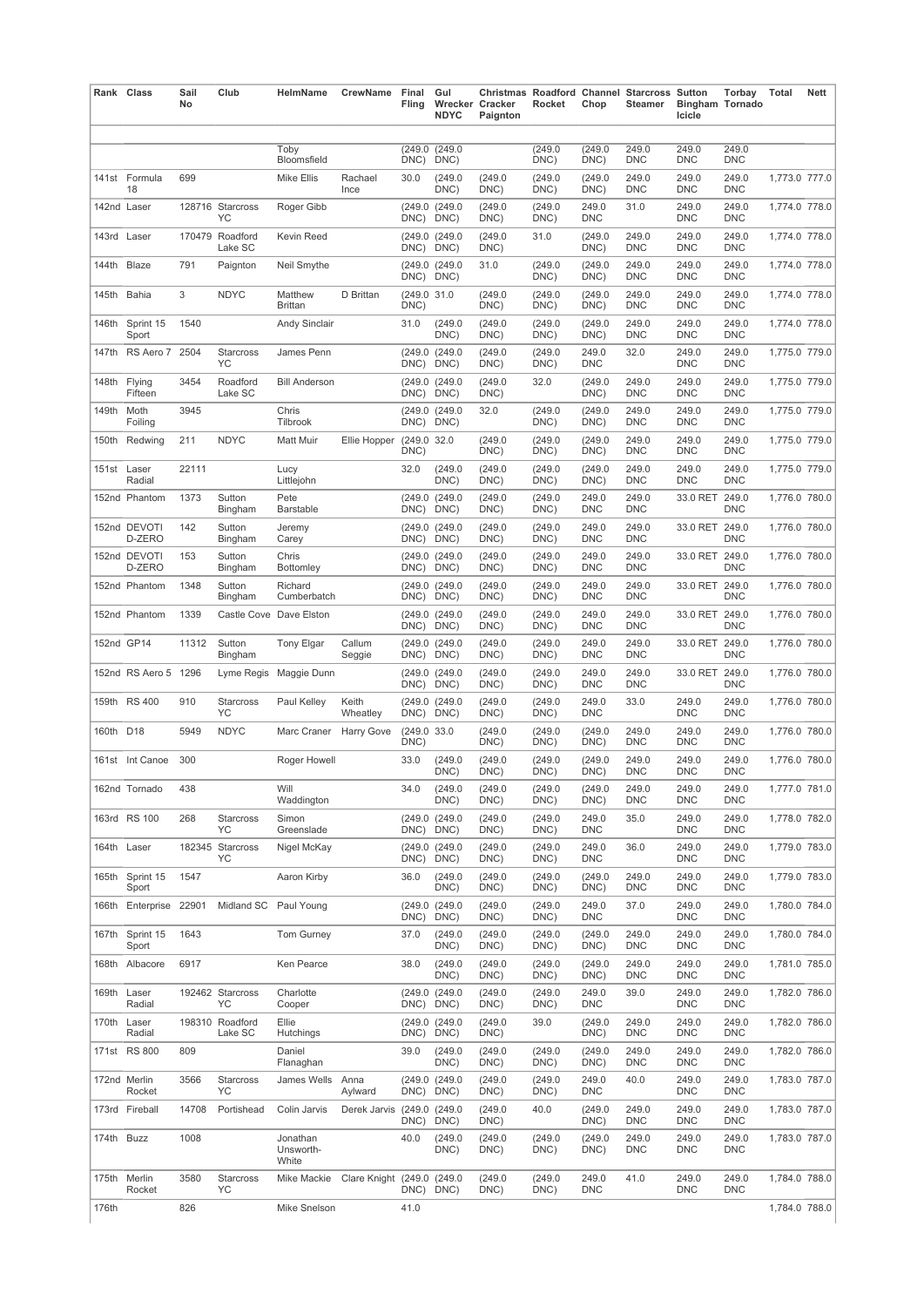|            | Rank Class                | Sail<br>No     | Club                       | HelmName              | CrewName Final            | Fling                   | Gul<br><b>NDYC</b>    | Wrecker Cracker<br>Paignton | Rocket          | Chop                | Christmas Roadford Channel Starcross Sutton<br>Steamer | Icicle              | Torbay<br><b>Bingham Tornado</b> | Total         | Nett |
|------------|---------------------------|----------------|----------------------------|-----------------------|---------------------------|-------------------------|-----------------------|-----------------------------|-----------------|---------------------|--------------------------------------------------------|---------------------|----------------------------------|---------------|------|
|            |                           |                |                            |                       |                           |                         | (249.0)<br>DNC)       | (249.0)<br>DNC)             | (249.0)<br>DNC) | (249.0)<br>DNC)     | 249.0<br><b>DNC</b>                                    | 249.0<br><b>DNC</b> | 249.0<br><b>DNC</b>              |               |      |
|            | 177th RS 400              | 1287           | Starcross<br>YC            | James<br>Bowman       | Andrew<br>Gladstone       | DNC)                    | (249.0 (249.0<br>DNC) | (249.0)<br>DNC)             | (249.0)<br>DNC) | 249.0<br><b>DNC</b> | 42.0                                                   | 249.0<br><b>DNC</b> | 249.0<br><b>DNC</b>              | 1,785.0 789.0 |      |
|            | 178th Int 14              | 1534 /<br>1415 |                            | Neil Young            |                           | 42.0                    | (249.0)<br>DNC)       | (249.0)<br>DNC)             | (249.0)<br>DNC) | (249.0<br>DNC)      | 249.0<br><b>DNC</b>                                    | 249.0<br><b>DNC</b> | 249.0<br><b>DNC</b>              | 1,785.0 789.0 |      |
|            | 179th Hornet              | 2160           | Starcross<br><b>YC</b>     | Nigel<br>Scudder      | James Beer (249.0 (249.0) | DNC)                    | DNC)                  | (249.0)<br>DNC)             | (249.0)<br>DNC) | 249.0<br><b>DNC</b> | 43.0                                                   | 249.0<br><b>DNC</b> | 249.0<br><b>DNC</b>              | 1,786.0 790.0 |      |
|            | 180th Laser II            | 10420          |                            | Hamish<br>Berkeley    |                           | 43.0                    | (249.0<br>DNC)        | (249.0)<br>DNC)             | (249.0)<br>DNC) | (249.0<br>DNC)      | 249.0<br><b>DNC</b>                                    | 249.0<br><b>DNC</b> | 249.0<br><b>DNC</b>              | 1,786.0 790.0 |      |
|            | 181st RS 400              | 1238           | <b>Starcross</b><br>YC     | Russ Gibbs            | Lucy<br>Loughton          | DNC) DNC)               | (249.0 (249.0         | (249.0)<br>DNC)             | (249.0)<br>DNC) | 249.0<br><b>DNC</b> | 44.0                                                   | 249.0<br><b>DNC</b> | 249.0<br><b>DNC</b>              | 1,787.0 791.0 |      |
|            | 182nd Redwing             | 62             | <b>NDYC</b>                | Stan Pyle             | <b>Ben Blake</b>          | (249.0 44.0<br>DNC) RET |                       | (249.0)<br>DNC)             | (249.0)<br>DNC) | (249.0<br>DNC)      | 249.0<br><b>DNC</b>                                    | 249.0<br><b>DNC</b> | 249.0<br><b>DNC</b>              | 1,787.0 791.0 |      |
|            | 182nd Supernova 111       |                | <b>NDYC</b>                | <b>Philip Coles</b>   |                           | (249.0 44.0<br>DNC) RET |                       | (249.0)<br>DNC)             | (249.0)<br>DNC) | (249.0<br>DNC)      | 249.0<br><b>DNC</b>                                    | 249.0<br><b>DNC</b> | 249.0<br><b>DNC</b>              | 1,787.0 791.0 |      |
|            | 182nd GP14                | 546            | <b>NDYC</b>                | Matt Hill             | Ed<br>Sylvester           | (249.0 44.0<br>DNC) RET |                       | (249.0)<br>DNC)             | (249.0)<br>DNC) | (249.0<br>DNC)      | 249.0<br><b>DNC</b>                                    | 249.0<br><b>DNC</b> | 249.0<br><b>DNC</b>              | 1,787.0 791.0 |      |
|            | 182nd RS Feva<br>XL       | 21             | <b>NDYC</b>                | Angus Cook Alfie Cook |                           | (249.0 44.0<br>DNC) RET |                       | (249.0)<br>DNC)             | (249.0<br>DNC)  | (249.0<br>DNC)      | 249.0<br><b>DNC</b>                                    | 249.0<br><b>DNC</b> | 249.0<br><b>DNC</b>              | 1,787.0 791.0 |      |
|            | 182nd Bahia               |                | <b>NDYC</b>                | <b>Emily Lewis</b>    | Esme<br>Mistrick          | (249.0 44.0<br>DNC) RET |                       | (249.0)<br>DNC)             | (249.0)<br>DNC) | (249.0<br>DNC)      | 249.0<br><b>DNC</b>                                    | 249.0<br><b>DNC</b> | 249.0<br><b>DNC</b>              | 1,787.0 791.0 |      |
|            | 182nd Laser<br>Vargo      | 181            | Tamar                      | John<br>Craddoch      | Jake<br>Craddoch          | (249.0 44.0<br>DNC) RET |                       | (249.0)<br>DNC)             | (249.0)<br>DNC) | (249.0<br>DNC)      | 249.0<br><b>DNC</b>                                    | 249.0<br><b>DNC</b> | 249.0<br><b>DNC</b>              | 1,787.0 791.0 |      |
|            | 182nd Sprint 15           | 1929           | <b>NDYC</b>                | Jonathan<br>Killham   |                           | (249.0 44.0<br>DNC)     | <b>RET</b>            | (249.0)<br>DNC)             | (249.0)<br>DNC) | (249.0<br>DNC)      | 249.0<br><b>DNC</b>                                    | 249.0<br><b>DNC</b> | 249.0<br><b>DNC</b>              | 1.787.0 791.0 |      |
|            | 189th Sprint 15<br>Sport  | 638            |                            | Sam Madar             |                           | 44.0                    | (249.0)<br>DNC)       | (249.0)<br>DNC)             | (249.0)<br>DNC) | (249.0<br>DNC)      | 249.0<br><b>DNC</b>                                    | 249.0<br><b>DNC</b> | 249.0<br><b>DNC</b>              | 1.787.0 791.0 |      |
|            | 190th Phantom             | 1220           | Starcross<br><b>YC</b>     | James<br>Fellows      |                           | DNC)                    | (249.0 (249.0<br>DNC) | (249.0<br>DNC)              | (249.0)<br>DNC) | 249.0<br><b>DNC</b> | 45.0                                                   | 249.0<br><b>DNC</b> | 249.0<br><b>DNC</b>              | 1,788.0 792.0 |      |
|            | 191st Enterprise 22152    |                | Weymouth<br><b>SC</b>      | Amber<br>Poulloin     | Gavin<br>Poulloin         | DNC) DNC)               | (249.0 (249.0         | (249.0)<br>DNC)             | 45.0            | (249.0)<br>DNC)     | 249.0<br><b>DNC</b>                                    | 249.0<br><b>DNC</b> | 249.0<br><b>DNC</b>              | 1,788.0 792.0 |      |
|            | 192nd Merlin<br>Rocket    | 3721           | Starcross<br>YC            | Nick Turner           | Carly Gurr                | DNC)                    | (249.0 (249.0<br>DNC) | (249.0<br>DNC)              | (249.0)<br>DNC) | 249.0<br><b>DNC</b> | 46.0                                                   | 249.0<br><b>DNC</b> | 249.0<br><b>DNC</b>              | 1,789.0 793.0 |      |
|            | 193rd Contender 611       |                | Porthpean                  | Richard<br>Armstrong  |                           | DNC) DNC)               | (249.0 (249.0         | (249.0)<br>DNC)             | 46.0            | (249.0)<br>DNC)     | 249.0<br><b>DNC</b>                                    | 249.0<br><b>DNC</b> | 249.0<br><b>DNC</b>              | 1,789.0 793.0 |      |
|            | 194th Blaze               | 607            | Wimbleball                 | Laurence<br>Maunder   |                           | DNC) DNC)               | (249.0 (249.0         | (249.0<br>DNC)              | 47.0            | (249.0)<br>DNC)     | 249.0<br><b>DNC</b>                                    | 249.0<br><b>DNC</b> | 249.0<br><b>DNC</b>              | 1,790.0 794.0 |      |
|            | 195th GP14                | 13146          | Bartley                    | Steve Ward            | Mike<br>Acaster           | DNC) DNC)               | (249.0 (249.0         | (249.0)<br>DNC)             | (249.0)<br>DNC) | 249.0<br><b>DNC</b> | 48.0                                                   | 249.0<br><b>DNC</b> | 249.0<br><b>DNC</b>              | 1,791.0 795.0 |      |
|            | 196th Laser 4.7           |                | 154605 Roadford<br>Lake SC | Jonathan<br>Griffiths |                           | DNC) DNC)               | (249.0 (249.0         | (249.0)<br>DNC)             | 48.0            | (249.0)<br>DNC)     | 249.0<br><b>DNC</b>                                    | 249.0<br><b>DNC</b> | 249.0<br><b>DNC</b>              | 1.791.0 795.0 |      |
|            | 197th Merlin<br>Rocket    | 3718           | Starcross<br>YC            | Vyv Game              | Mike<br><b>Tuckett</b>    | DNC) DNC)               | (249.0 (249.0         | (249.0)<br>DNC)             | (249.0)<br>DNC) | 249.0<br><b>DNC</b> | 49.0                                                   | 249.0<br><b>DNC</b> | 249.0<br><b>DNC</b>              | 1,792.0 796.0 |      |
|            | 198th RS Aero 7 2134      |                | Torpoint<br>Mosqito        | <b>Matt Reeves</b>    |                           | DNC) DNC)               | (249.0 (249.0         | (249.0)<br>DNC)             | 49.0            | (249.0)<br>DNC)     | 249.0<br><b>DNC</b>                                    | 249.0<br><b>DNC</b> | 249.0<br><b>DNC</b>              | 1,792.0 796.0 |      |
|            | 199th Laser               |                | 180229 Roadford<br>Lake SC | Mike Taylor           |                           | DNC) DNC)               | (249.0 (249.0         | (249.0)<br>DNC)             | 50.0            | (249.0)<br>DNC)     | 249.0<br><b>DNC</b>                                    | 249.0<br><b>DNC</b> | 249.0<br><b>DNC</b>              | 1,793.0 797.0 |      |
|            | 200th Supernova 446       |                | Exe SC                     | Michael<br>Upton      |                           | DNC) DNC)               | (249.0 (249.0         | (249.0)<br>DNC)             | (249.0)<br>DNC) | 249.0<br><b>DNC</b> | 53.0                                                   | 249.0<br><b>DNC</b> | 249.0<br><b>DNC</b>              | 1,796.0 800.0 |      |
|            | 201st Supernova 702       |                | Roadford<br>Lake SC        | Bern Harvey           |                           | DNC) DNC)               | (249.0 (249.0         | (249.0)<br>DNC)             | 54.0            | (249.0)<br>DNC)     | 249.0<br><b>DNC</b>                                    | 249.0<br><b>DNC</b> | 249.0<br><b>DNC</b>              | 1,797.0 801.0 |      |
|            | 202nd RS 600              | 630            | Starcross<br>YC            | Chris<br>Tilbrook     |                           | DNC) DNC)               | (249.0 (249.0         | (249.0<br>DNC)              | (249.0)<br>DNC) | 249.0<br><b>DNC</b> | 55.0                                                   | 249.0<br><b>DNC</b> | 249.0<br><b>DNC</b>              | 1,798.0 802.0 |      |
|            | 203rd Laser               | 4605           | Roadford<br>Lake SC        | Trevor<br>Griffiths   |                           | DNC) DNC)               | (249.0 (249.0         | (249.0)<br>DNC)             | 55.0            | (249.0)<br>DNC)     | 249.0<br><b>DNC</b>                                    | 249.0<br><b>DNC</b> | 249.0<br><b>DNC</b>              | 1,798.0 802.0 |      |
|            | 204th Merlin<br>Rocket    | 3713           | Starcross<br>YC            | Steve Harling Eleanor | Thomas                    | DNC) DNC)               | (249.0 (249.0         | (249.0)<br>DNC)             | (249.0)<br>DNC) | 249.0<br><b>DNC</b> | 56.0                                                   | 249.0<br><b>DNC</b> | 249.0<br><b>DNC</b>              | 1,799.0 803.0 |      |
|            | 205th Vortex<br>Asymetric | 1152           | Lympstone<br>SC            | Jim Trice             |                           | DNC) DNC)               | (249.0 (249.0         | (249.0)<br>DNC)             | (249.0)<br>DNC) | 249.0<br><b>DNC</b> | 57.0                                                   | 249.0<br><b>DNC</b> | 249.0<br><b>DNC</b>              | 1,800.0 804.0 |      |
| 206th B14  |                           | 762            | Starcross<br>YC            | Chripin<br>Taylor     | <b>Guy Harrill</b>        | DNC) DNC)               | (249.0 (249.0         | (249.0)<br>DNC)             | (249.0)<br>DNC) | 249.0<br><b>DNC</b> | 58.0                                                   | 249.0<br><b>DNC</b> | 249.0<br><b>DNC</b>              | 1,801.0 805.0 |      |
| 207th Solo |                           | 5709           | Starcross<br>YC            | Simon Deeks           |                           | DNC) DNC)               | (249.0 (249.0         | (249.0)<br>DNC)             | (249.0)<br>DNC) | 249.0<br><b>DNC</b> | 59.0                                                   | 249.0<br><b>DNC</b> | 249.0<br><b>DNC</b>              | 1,802.0 806.0 |      |
|            | 208th Scorpion            | 1996           | Porthpean                  | Kay<br>Ecclestone     | Nigel<br>Dowrick          | DNC) DNC)               | (249.0 (249.0         | (249.0)<br>DNC)             | 59.0            | (249.0)<br>DNC)     | 249.0<br><b>DNC</b>                                    | 249.0<br><b>DNC</b> | 249.0<br><b>DNC</b>              | 1,802.0 806.0 |      |
|            | 209th RS 100              | 202            | Starcross<br>YC            | Michael<br>Bagge      |                           | DNC) DNC)               | (249.0 (249.0         | (249.0<br>DNC)              | (249.0)<br>DNC) | 249.0<br><b>DNC</b> | 60.0                                                   | 249.0<br><b>DNC</b> | 249.0<br><b>DNC</b>              | 1,803.0 807.0 |      |
|            | 210th RS 100              | 484            | Starcross<br>YC            | Oliver<br>Greenslade  |                           | DNC) DNC)               | (249.0 (249.0         | (249.0<br>DNC)              | (249.0)<br>DNC) | 249.0<br><b>DNC</b> | 61.0                                                   | 249.0<br><b>DNC</b> | 249.0<br><b>DNC</b>              | 1,804.0 808.0 |      |
|            | 211th RS 400              | 1417           | Porthpean                  | Steve<br>Wingrove     | Ashley<br>Wingrove        | DNC) DNC)               | (249.0 (249.0         | (249.0)<br>DNC)             | 61.0            | (249.0)<br>DNC)     | 249.0<br><b>DNC</b>                                    | 249.0<br><b>DNC</b> | 249.0<br><b>DNC</b>              | 1,804.0 808.0 |      |
|            | 212th Merlin<br>Rocket    | 3785           | Starcross<br>YC            | Robin<br>Charles      | Harry<br>Durant           | DNC) DNC)               | (249.0 (249.0         | (249.0)<br>DNC)             | (249.0)<br>DNC) | 249.0<br><b>DNC</b> | 62.0                                                   | 249.0<br><b>DNC</b> | 249.0<br><b>DNC</b>              | 1,805.0 809.0 |      |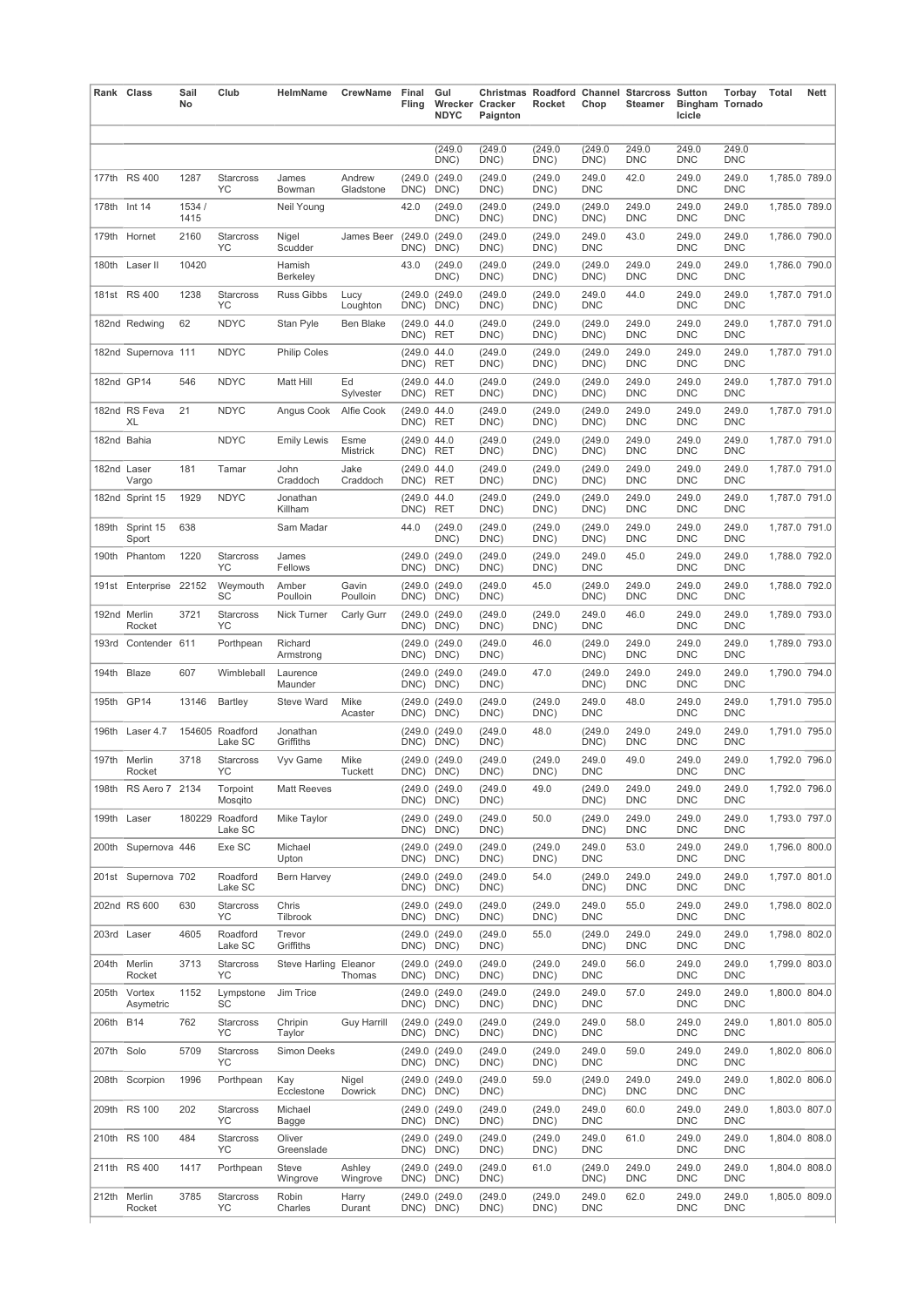|             | Rank Class                | Sail<br>No | Club                        | HelmName                 | CrewName                   | Final<br>Fling        | Gul<br><b>NDYC</b>    | Wrecker Cracker<br>Paignton | Rocket          | Chop                | <b>Christmas Roadford Channel Starcross Sutton</b><br>Steamer | <b>Bingham Tornado</b><br>Icicle | Torbay              | Total         | <b>Nett</b> |
|-------------|---------------------------|------------|-----------------------------|--------------------------|----------------------------|-----------------------|-----------------------|-----------------------------|-----------------|---------------------|---------------------------------------------------------------|----------------------------------|---------------------|---------------|-------------|
|             | 213th RS Feva             | 6625       | Starcross<br>YC             | <b>Rupert Hill</b>       | Tesni King                 | (249.0<br>DNC)        | (249.0)<br>DNC)       | (249.0<br>DNC)              | (249.0)<br>DNC) | 249.0<br><b>DNC</b> | 77.0 RET                                                      | 249.0<br><b>DNC</b>              | 249.0<br><b>DNC</b> | 1,820.0 824.0 |             |
|             | 213th RS 200              | 1210       | Starcross<br>YC             | J Carr                   | Grant<br>Boorer            | (249.0<br>DNC)        | (249.0<br>DNC)        | (249.0)<br>DNC)             | (249.0)<br>DNC) | 249.0<br><b>DNC</b> | 77.0 RET                                                      | 249.0<br><b>DNC</b>              | 249.0<br>DNC        | 1,820.0 824.0 |             |
| 213th Laser | Radial                    | 155959     | Starcross<br>YC             | Jonathan<br>Newall       |                            | (249.0<br>DNC)        | (249.0<br>DNC)        | (249.0<br>DNC)              | (249.0<br>DNC)  | 249.0<br><b>DNC</b> | 77.0 RET                                                      | 249.0<br><b>DNC</b>              | 249.0<br><b>DNC</b> | 1,820.0 824.0 |             |
|             | 213th RS 100              | 129        | Starcross<br>YC             | Franco<br>Marenco        |                            | (249.0<br>DNC)        | (249.0<br>DNC)        | (249.0)<br>DNC)             | (249.0<br>DNC)  | 249.0<br><b>DNC</b> | 77.0 RET                                                      | 249.0<br><b>DNC</b>              | 249.0<br><b>DNC</b> | 1,820.0 824.0 |             |
|             | 213th RS 800              | 1067       | Starcross<br>YC             | John Herbert             | Jenny<br>Davies            | (249.0<br>DNC)        | (249.0<br>DNC)        | (249.0)<br>DNC)             | (249.0)<br>DNC) | 249.0<br><b>DNC</b> | 77.0 RET                                                      | 249.0<br><b>DNC</b>              | 249.0<br><b>DNC</b> | 1,820.0 824.0 |             |
| 213th       | Laser<br>Vargo            | 617        | Starcross<br>YC             | <b>Wilf Okeefe</b>       | James<br>Waddell           | (249.0<br>DNC)        | (249.0<br>DNC)        | (249.0)<br>DNC)             | (249.0<br>DNC)  | 249.0<br><b>DNC</b> | 77.0 DNS                                                      | 249.0<br><b>DNC</b>              | 249.0<br>DNC        | 1,820.0 824.0 |             |
| 213th       | Comet<br>Trio             | 501        | Exe SC                      | Andrew<br>McAusland      | Caroline<br>McAusland      | DNC)                  | (249.0 (249.0<br>DNC) | (249.0)<br>DNC)             | (249.0<br>DNC)  | 249.0<br><b>DNC</b> | 77.0 RET                                                      | 249.0<br><b>DNC</b>              | 249.0<br><b>DNC</b> | 1,820.0 824.0 |             |
| 213th B14   |                           | 764        | Starcross<br>YC             | Tony<br>Blackmore        | Meg Baker                  | DNC)                  | (249.0 (249.0<br>DNC) | (249.0)<br>DNC)             | (249.0<br>DNC)  | 249.0<br><b>DNC</b> | 77.0 RET                                                      | 249.0<br><b>DNC</b>              | 249.0<br><b>DNC</b> | 1,820.0 824.0 |             |
| 213th       | Hornet                    | 2108       | Starcross<br>YC             | Richard<br>Garry         | Sam<br>Woolner             | (249.0<br>DNC)        | (249.0<br>DNC)        | (249.0)<br>DNC)             | (249.0)<br>DNC) | 249.0<br><b>DNC</b> | 77.0 RET                                                      | 249.0<br><b>DNC</b>              | 249.0<br><b>DNC</b> | 1,820.0 824.0 |             |
|             | 222nd RS Aero 7 2146      |            | Royal<br>Torbay             | James<br>Clapham         |                            | (249.0<br>DNC)        | (249.0<br>DNC)        | (249.0)<br>DNC)             | (249.0)<br>DNC) | 249.0<br><b>DNC</b> | 249.0<br><b>DNC</b>                                           | 249.0<br><b>DNC</b>              | 249.0<br>DNC        | 1,992.0 996.0 |             |
|             | 222nd RS 400              | 1097       | Exe SC                      | Mark Swan                | Paul Raven                 | (249.0<br>DNC)        | (249.0<br>DNC)        | (249.0)<br>DNC)             | (249.0<br>DNC)  | 249.0<br><b>DNC</b> | 249.0<br><b>DNC</b>                                           | 249.0<br><b>DNC</b>              | 249.0<br><b>DNC</b> | 1,992.0 996.0 |             |
|             | 222nd RS Aero 5 1457      |            | Lymington<br>Town SC        | David<br>Mahony          |                            | (249.0<br>DNC)        | (249.0<br>DNC)        | (249.0)<br>DNC)             | (249.0<br>DNC)  | 249.0<br><b>DNC</b> | 249.0<br><b>DNC</b>                                           | 249.0<br><b>DNC</b>              | 249.0<br>DNC        | 1,992.0 996.0 |             |
|             | 222nd RS 400              | 727        | Restronget                  | <b>Bob Warren</b>        | Jack<br>Warren             | (249.0<br>DNC)        | (249.0<br>DNC)        | (249.0)<br>DNC)             | (249.0<br>DNC)  | 249.0<br><b>DNC</b> | 249.0<br><b>DNC</b>                                           | 249.0<br><b>DNC</b>              | 249.0<br><b>DNC</b> | 1,992.0 996.0 |             |
| 222nd B14   |                           | 750        | Restronget                  | <b>Gary Parks</b>        | Chris<br>Webber            | (249.0<br>DNC)        | (249.0<br>DNC)        | (249.0)<br>DNC)             | (249.0)<br>DNC) | 249.0<br>DNC        | 249.0<br><b>DNC</b>                                           | 249.0<br><b>DNC</b>              | 249.0<br>DNC        | 1,992.0 996.0 |             |
| 222nd Blaze |                           | 818        | <b>Burghfield</b>           | Mike Lyons               |                            | (249.0<br>DNC)        | (249.0<br>DNC)        | (249.0)<br>DNC)             | (249.0<br>DNC)  | 249.0<br><b>DNC</b> | 249.0<br><b>DNC</b>                                           | 249.0<br><b>DNC</b>              | 249.0<br><b>DNC</b> | 1,992.0 996.0 |             |
|             | 222nd D Zero              | 114        | Restronget                  | Darren<br>Williams       |                            | DNC)                  | (249.0 (249.0<br>DNC) | (249.0)<br>DNC)             | (249.0<br>DNC)  | 249.0<br><b>DNC</b> | 249.0<br><b>DNC</b>                                           | 249.0<br><b>DNC</b>              | 249.0<br><b>DNC</b> | 1,992.0 996.0 |             |
|             | 222nd Europe              | 351        | Royal<br>Lymington<br>YC    | Peter Bell               |                            | DNC)                  | (249.0 (249.0<br>DNC) | (249.0)<br>DNC)             | (249.0)<br>DNC) | 249.0<br><b>DNC</b> | 249.0<br><b>DNC</b>                                           | 249.0<br><b>DNC</b>              | 249.0<br><b>DNC</b> | 1,992.0 996.0 |             |
| 222nd Finn  |                           | 18         | Starcross<br>YC             | Andy<br>Bartram          |                            | DNC)                  | (249.0 (249.0<br>DNC) | (249.0)<br>DNC)             | (249.0)<br>DNC) | 249.0<br><b>DNC</b> | 249.0<br><b>DNC</b>                                           | 249.0<br><b>DNC</b>              | 249.0<br><b>DNC</b> | 1,992.0 996.0 |             |
|             | 222nd Fireball            | 14592      | Bowmoor<br>SC               | Charlie<br>Sansom        | Zoe Bazen                  | (249.0)<br>DNC)       | (249.0<br>DNC)        | (249.0)<br>DNC)             | (249.0<br>DNC)  | 249.0<br><b>DNC</b> | 249.0<br><b>DNC</b>                                           | 249.0<br><b>DNC</b>              | 249.0<br><b>DNC</b> | 1,992.0 996.0 |             |
|             | 222nd Hornet              | 2190       | Starcross<br>YC             | Dick Garry               | Sam<br>Woolner             | (249.0<br>DNC)        | (249.0<br>DNC)        | (249.0)<br>DNC)             | (249.0<br>DNC)  | 249.0<br><b>DNC</b> | 249.0<br><b>DNC</b>                                           | 249.0<br><b>DNC</b>              | 249.0<br><b>DNC</b> | 1,992.0 996.0 |             |
| 222nd Lark  |                           | 2268       | Mounts Bay                  | Steve<br>George          | Chloe<br>George            | (249.0<br>DNC)        | (249.0<br>DNC)        | (249.0)<br>DNC)             | (249.0<br>DNC)  | 249.0<br><b>DNC</b> | 249.0<br><b>DNC</b>                                           | 249.0<br><b>DNC</b>              | 249.0<br><b>DNC</b> | 1,992.0 996.0 |             |
| 222nd Laser |                           |            | 165483 Lancing              | Gavin<br>Hardman         |                            | DNC) DNC)             | (249.0 (249.0         | (249.0)<br>DNC)             | (249.0<br>DNC)  | 249.0<br><b>DNC</b> | 249.0<br><b>DNC</b>                                           | 249.0<br><b>DNC</b>              | 249.0<br>DNC        | 1,992.0 996.0 |             |
|             | 222nd Merlin<br>Rocket    | 3734       | Weymouth<br><b>SC</b>       | Phil<br>Ashworth         | Ali Ashworth (249.0 (249.0 | DNC) DNC)             |                       | (249.0)<br>DNC)             | (249.0)<br>DNC) | 249.0<br><b>DNC</b> | 249.0<br><b>DNC</b>                                           | 249.0<br><b>DNC</b>              | 249.0<br><b>DNC</b> | 1,992.0 996.0 |             |
|             | 222nd Merlin<br>Rocket    | 3780       | Lymington<br>Town SC        | Neville<br>Herbert       | Mark Fowler                | (249.0 (249.0<br>DNC) | DNC)                  | (249.0)<br>DNC)             | (249.0<br>DNC)  | 249.0<br><b>DNC</b> | 249.0<br><b>DNC</b>                                           | 249.0<br><b>DNC</b>              | 249.0<br><b>DNC</b> | 1,992.0 996.0 |             |
|             | 222nd Phantom             | 1343       | Bowmoor<br>SC               | <b>Olly Hopkins</b>      |                            | DNC) DNC)             | (249.0 (249.0         | (249.0)<br>DNC)             | (249.0)<br>DNC) | 249.0<br>DNC        | 249.0<br><b>DNC</b>                                           | 249.0<br><b>DNC</b>              | 249.0<br>DNC        | 1,992.0 996.0 |             |
|             | 222nd Phantom             | 1456       | Leigh &<br>Lowton           | Andy Couch               |                            | DNC) DNC)             | (249.0 (249.0         | (249.0<br>DNC)              | (249.0<br>DNC)  | 249.0<br><b>DNC</b> | 249.0<br><b>DNC</b>                                           | 249.0<br><b>DNC</b>              | 249.0<br><b>DNC</b> | 1,992.0 996.0 |             |
|             | 222nd Phantom             | 1458       | Ogston SC                   | Harry<br>Briddon         |                            | DNC) DNC)             | (249.0 (249.0         | (249.0)<br>DNC)             | (249.0)<br>DNC) | 249.0<br>DNC        | 249.0<br><b>DNC</b>                                           | 249.0<br><b>DNC</b>              | 249.0<br>DNC        | 1,992.0 996.0 |             |
|             | 222nd RS Aero 5 1806      |            | Lymington<br>Town SC        | Simon<br>Maguire         |                            | DNC) DNC)             | (249.0 (249.0         | (249.0)<br>DNC)             | (249.0)<br>DNC) | 249.0<br><b>DNC</b> | 249.0<br><b>DNC</b>                                           | 249.0<br><b>DNC</b>              | 249.0<br><b>DNC</b> | 1,992.0 996.0 |             |
|             | 222nd RS 400              | 1190       | Wimbleball                  | Charlie<br>Maunder       | Laurence<br>Maunder        | DNC) DNC)             | (249.0 (249.0         | (249.0)<br>DNC)             | (249.0)<br>DNC) | 249.0<br>DNC        | 249.0<br><b>DNC</b>                                           | 249.0<br><b>DNC</b>              | 249.0<br>DNC        | 1,992.0 996.0 |             |
|             | 222nd RS 400              | 1328       | Starcross<br>YC             | <b>Steve Peat</b>        | Sarah Peat                 | DNC) DNC)             | (249.0 (249.0         | (249.0)<br>DNC)             | (249.0)<br>DNC) | 249.0<br><b>DNC</b> | 249.0<br><b>DNC</b>                                           | 249.0<br><b>DNC</b>              | 249.0<br><b>DNC</b> | 1,992.0 996.0 |             |
|             | 222nd Scorpion            | 2022       | Hayling<br><b>Island SC</b> | James<br>Gardner         | Anne<br>Gardner            | DNC) DNC)             | (249.0 (249.0         | (249.0)<br>DNC)             | (249.0)<br>DNC) | 249.0<br><b>DNC</b> | 249.0<br><b>DNC</b>                                           | 249.0<br><b>DNC</b>              | 249.0<br>DNC        | 1,992.0 996.0 |             |
| 222nd Solo  |                           | 5705       | Warsash<br>SC               | Charlie<br>Cumbley       |                            | DNC) DNC)             | (249.0 (249.0         | (249.0<br>DNC)              | (249.0<br>DNC)  | 249.0<br><b>DNC</b> | 249.0<br><b>DNC</b>                                           | 249.0<br><b>DNC</b>              | 249.0<br><b>DNC</b> | 1,992.0 996.0 |             |
|             | 222nd Tasar               | 3624       | Starcross<br>YC             | Tim Laws                 |                            | DNC) DNC)             | (249.0 (249.0         | (249.0)<br>DNC)             | (249.0)<br>DNC) | 249.0<br>DNC        | 249.0<br><b>DNC</b>                                           | 249.0<br><b>DNC</b>              | 249.0<br>DNC        | 1,992.0 996.0 |             |
|             | 222nd Vortex<br>Asymetric | 2013       | Starcross<br>YC             | Crispin<br>Taylor        |                            | DNC)                  | (249.0 (249.0<br>DNC) | (249.0<br>DNC)              | (249.0)<br>DNC) | 249.0<br><b>DNC</b> | 249.0<br><b>DNC</b>                                           | 249.0<br><b>DNC</b>              | 249.0<br><b>DNC</b> | 1,992.0 996.0 |             |
|             | 222nd Wayfarer            | 4286       | Starcross<br>YC             | Robin Barker June Barker |                            | DNC) DNC)             | (249.0 (249.0         | (249.0)<br>DNC)             | (249.0)<br>DNC) | 249.0<br>DNC        | 249.0<br><b>DNC</b>                                           | 249.0<br><b>DNC</b>              | 249.0<br>DNC        | 1,992.0 996.0 |             |

The Series shall be calculated on the following discards: